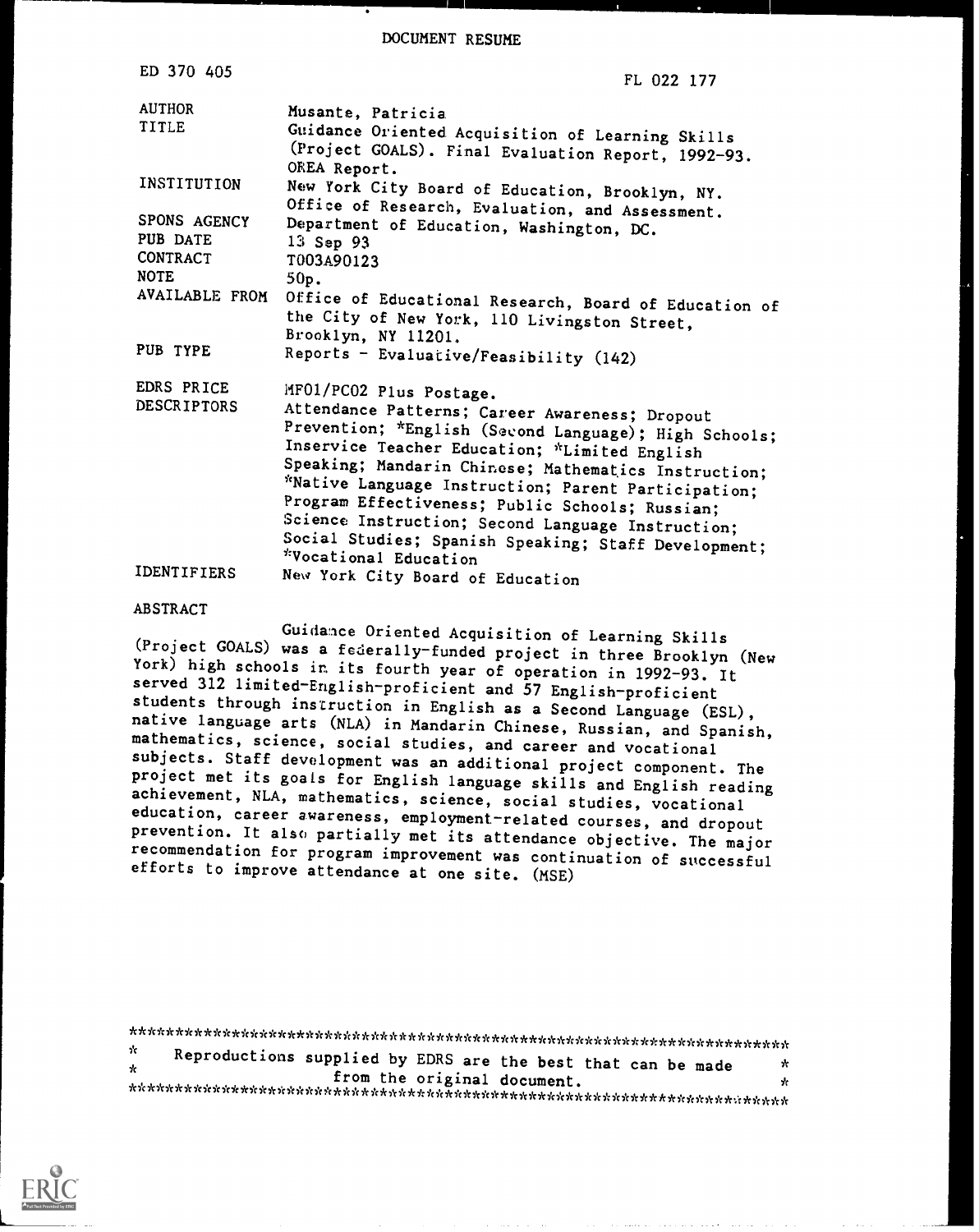# OREA Report

Guidance Oriented Acquisition of Learning Skills<br>(Project GOALS) (Project GOALS) Transitional Bilingual Education Grant T003A90123 FINAL EVALUATION REPORT 1992-93

"PERMISSION TO REPRODUCE THIS MATERIAL HAS BEEN GRANTED BY

いいい

TO THE EDUCATIONAL RESOURCES INFORMATION CENTER (ERIC)"

U.S. DEPARTMENT OF EDUCATION<br>Office of Educational Research and Improvement EDUCATIONAL RESOURCES INFORMATION CENTER (ERIC)

D

m Was. .

/Cthis document hes been reproduced as received from the person or organization originating it

0 Minor changes have been made to improve reproduction quality

Points of view or opinions stated in this docu- ment do not necessarily represent official OERI position or policy

a i spirit të

 $\ddot{\phantom{a}}$ 



ED 370 405

Et1220.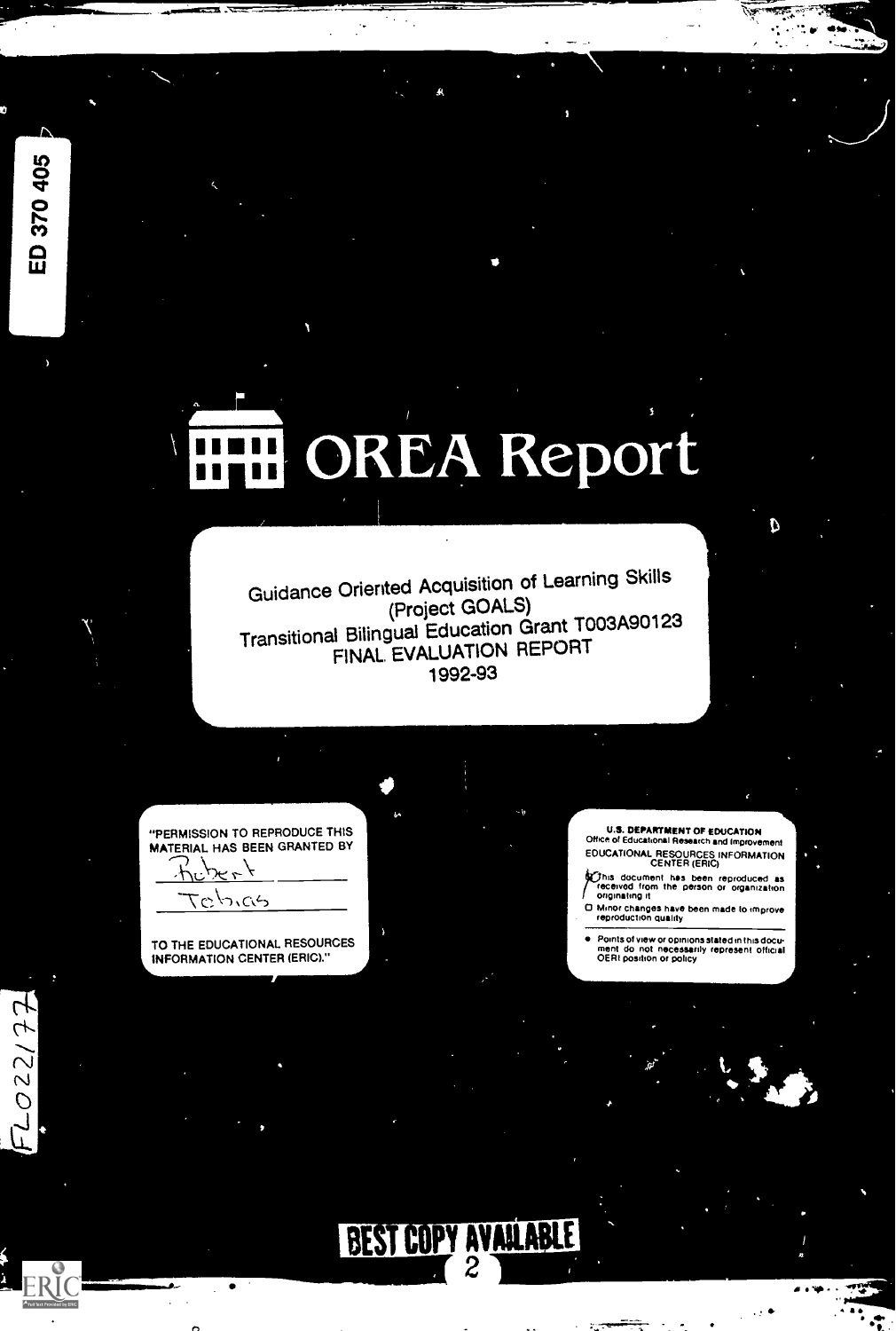Guidance Oriented Acquisition of Learning Skills (Project GOALS) Transitional Bilingual Education Grant T003A90123 FINAL EVALUATION REPORT 1992-93

 $\mathcal{L}^{\text{max}}$ 

Ms. Sandra Abrams, Project Director. South Shore High School 6565 Flatlands Avenue Brooklyn, NY 11236

FL

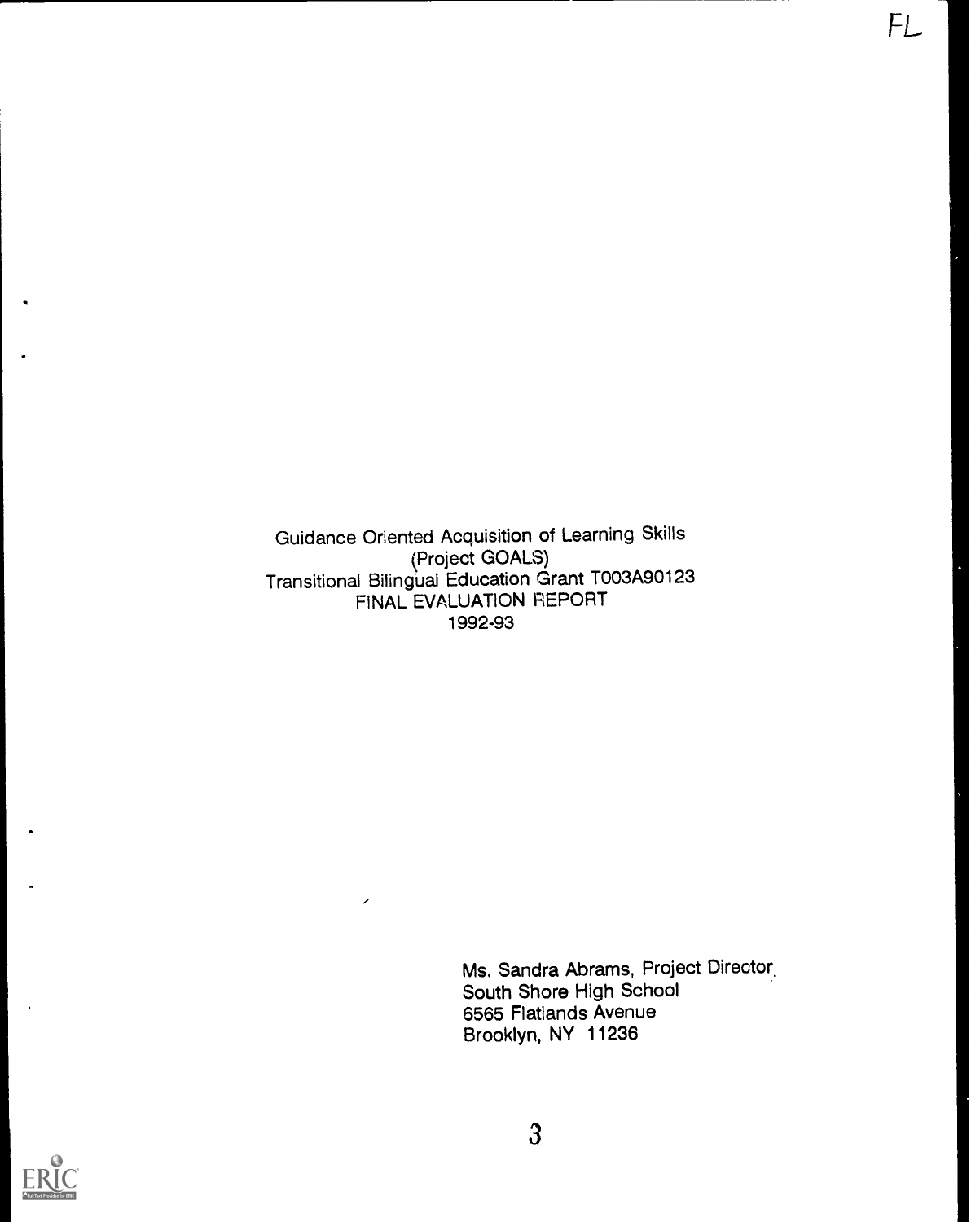

# NEW YORK CITY BOARD OF EDUCATION

Carol A. Gresser President

Irene M. lmpelUuerl Vice President

Victor Gotbaum Michael J. retrides Lris 0. Reyes Ninfa Segarra-Vélez Dennis M. Walcott Members

Andrea Schlesinger Student Advisory Member

> **Ramon C. Cortines Chancellor**

> > 9/13/93

it is the policy of the New York City Board of Education act to discriminate on the basis of race, rolor, creaq, reagons,<br>national origin, age, handicapping condition, marital status, sexual orientation, or sex in its educ

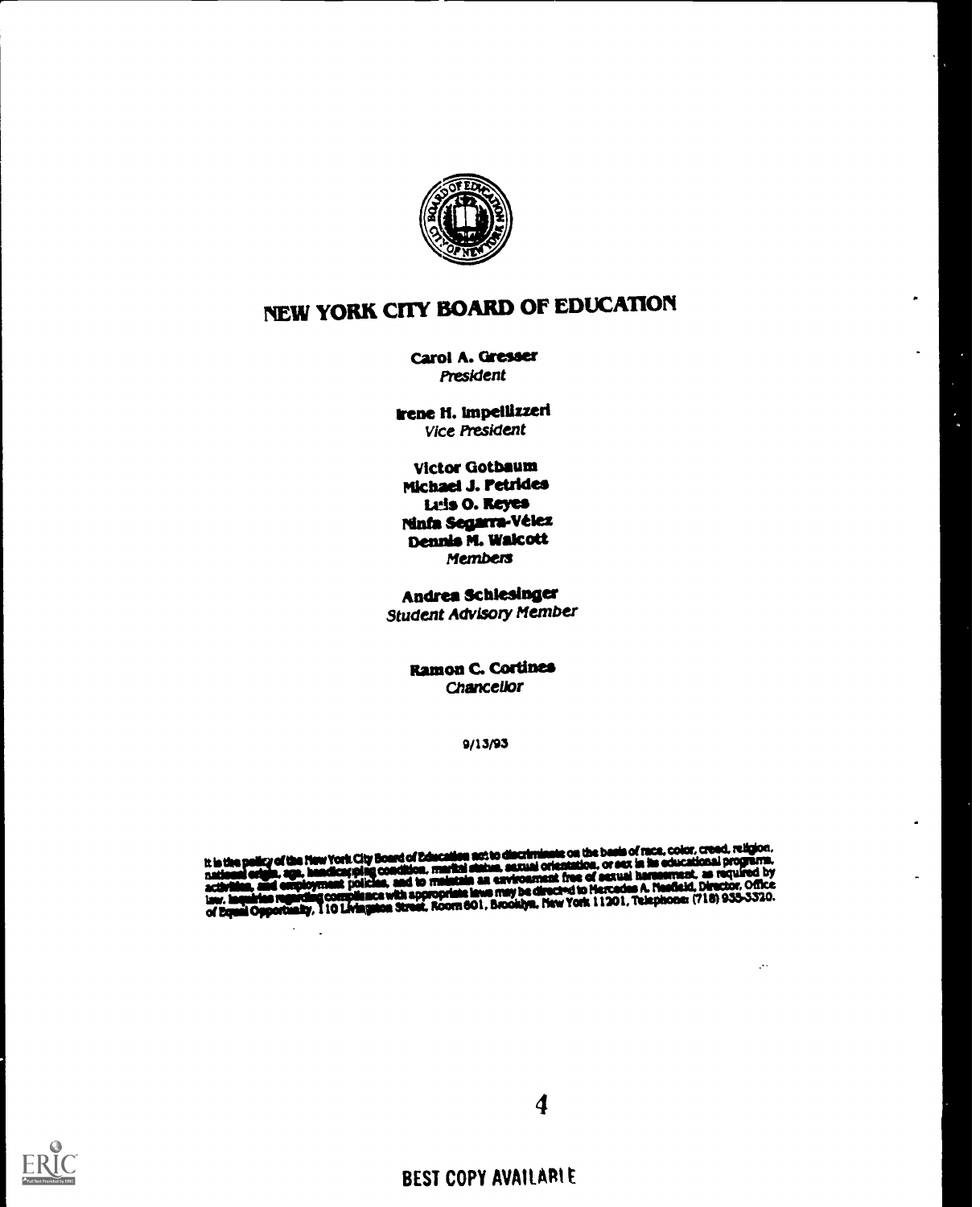#### EXECUTIVE SUMMARY

Guidance Oriented Acquisition of Learning Skills (Project GOALS) was an Elementary and Secondary Education Act (E.S.E.A.) Title VII-funded project in its fourth year of operation at Edward R Murrow, James Madison, and South Shore High Schools in Brooklyn. In the year under review, 1992-93, Project GOALS served 312 limited English proficient (LEP) and 57 English proficient (EP). This represented a decrease of 68 students over the previous year. Participating students received instruction in English as a second language (E.S.L); Chinese (Mandarin), Russian, and Spanish native language arts (N.LA.); the content areas of mathematics, science, and social studies; and career/vocational subjects.

Teachers of participating students had the opportunity to attend bimonthly staff development meetings. The project also reimbursed tuition for staff members taking courses at the college level.

Project GOAL<sup>5</sup> met its objectives for English language skills; English reading achievement; N.L.A.; the content areas of mathematics, science, and social studies; and vocational education, career awareness, and employment-related courses. The project also met its dropout prevention objective and partially met its attendance objective.

The conclusions, based on the findings of this evaluation, lead to the following recommendation:

Continue the successful efforts begun last year to improve attendance at Edward R. Murrow High School.

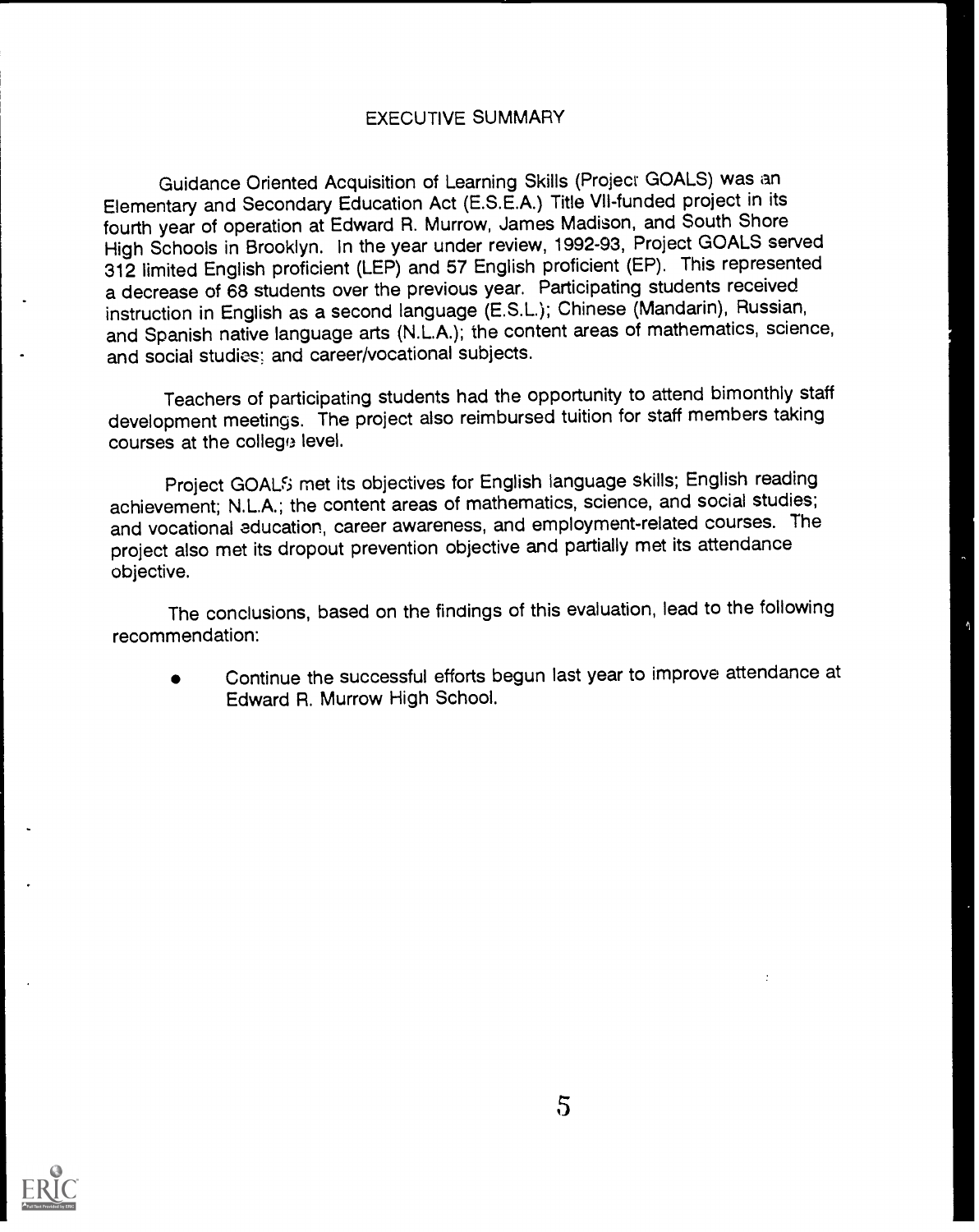#### ACKNOWLEDGEMENTS

This report has been prepared by the Bilingual, Multicultural, and Early

Childhood Evaluation Unit of the Office of Educational Research. Thanks are due to

Ms. Patricia Musante for collecting the data and writing the report.

Additional copies of this report are available from:

Dr. Tomi Deutsch Berney Office of Educational Research Board of Education of the City of New York 110 Livingston Street, Room 732 Brooklyn, NY 11201<br>(718) 935-3790 F (718) 935-3790 FAX (718) 935-5490

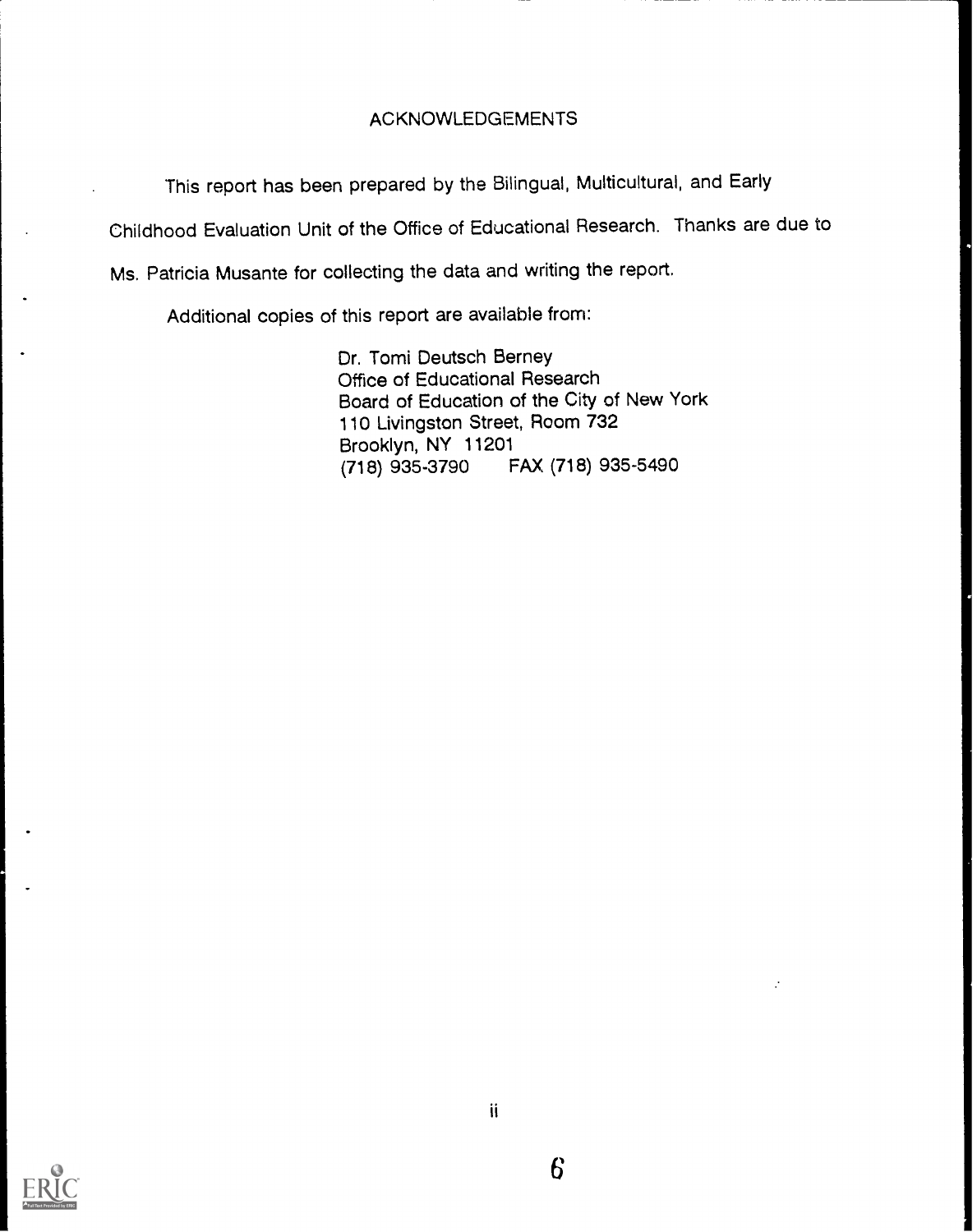# TABLE OF CONTENTS

|      | <b>INTRODUCTION</b>                                                                                             |                                                                        | 1                                   |
|------|-----------------------------------------------------------------------------------------------------------------|------------------------------------------------------------------------|-------------------------------------|
|      | <b>Project Context</b><br><b>Student Characteristics</b><br><b>Project Objectives</b><br>Project Implementation | Parent and Community Involvement Activities                            | 1<br>$\overline{c}$<br>6<br>6<br>12 |
| II.  |                                                                                                                 | EVALUATION METHODOLOGY                                                 | 13                                  |
|      | <b>Evaluation Design</b>                                                                                        | Instruments of Measurement<br>Data Collection and Analysis             | 13<br>14<br>15                      |
| III. | <b>FINDINGS</b>                                                                                                 |                                                                        | 17                                  |
|      |                                                                                                                 | Participants' Educational Progress<br>Former Participants' Progress in | 17                                  |
|      |                                                                                                                 | English Language Classrooms                                            | 26                                  |
|      |                                                                                                                 | Overall Educational Progress Achieved Through Project                  | 26                                  |
|      | <b>Case Histories</b>                                                                                           |                                                                        | 29                                  |
|      |                                                                                                                 | <b>Staff Development Outcomes</b>                                      | 31                                  |
|      |                                                                                                                 | <b>Parental Involvement Outcomes</b>                                   | 31                                  |
| IV.  |                                                                                                                 | SUMMARY, CONCLUSIONS, AND RECOMMENDATIONS                              | 32                                  |
|      |                                                                                                                 |                                                                        | 32                                  |
|      |                                                                                                                 | Achievement of Objectives<br>Most and Least Effective Components       | 32                                  |
|      |                                                                                                                 | Recommendation to Enhance Project Effectiveness                        | 3 <sup>3</sup>                      |
|      |                                                                                                                 |                                                                        | $3 +$                               |
|      | <b>APPENDIX A</b>                                                                                               | <b>Instructional Materials</b>                                         |                                     |
|      | <b>APPENDIX B</b>                                                                                               | <b>Class Schedules</b>                                                 | 38                                  |



7

J.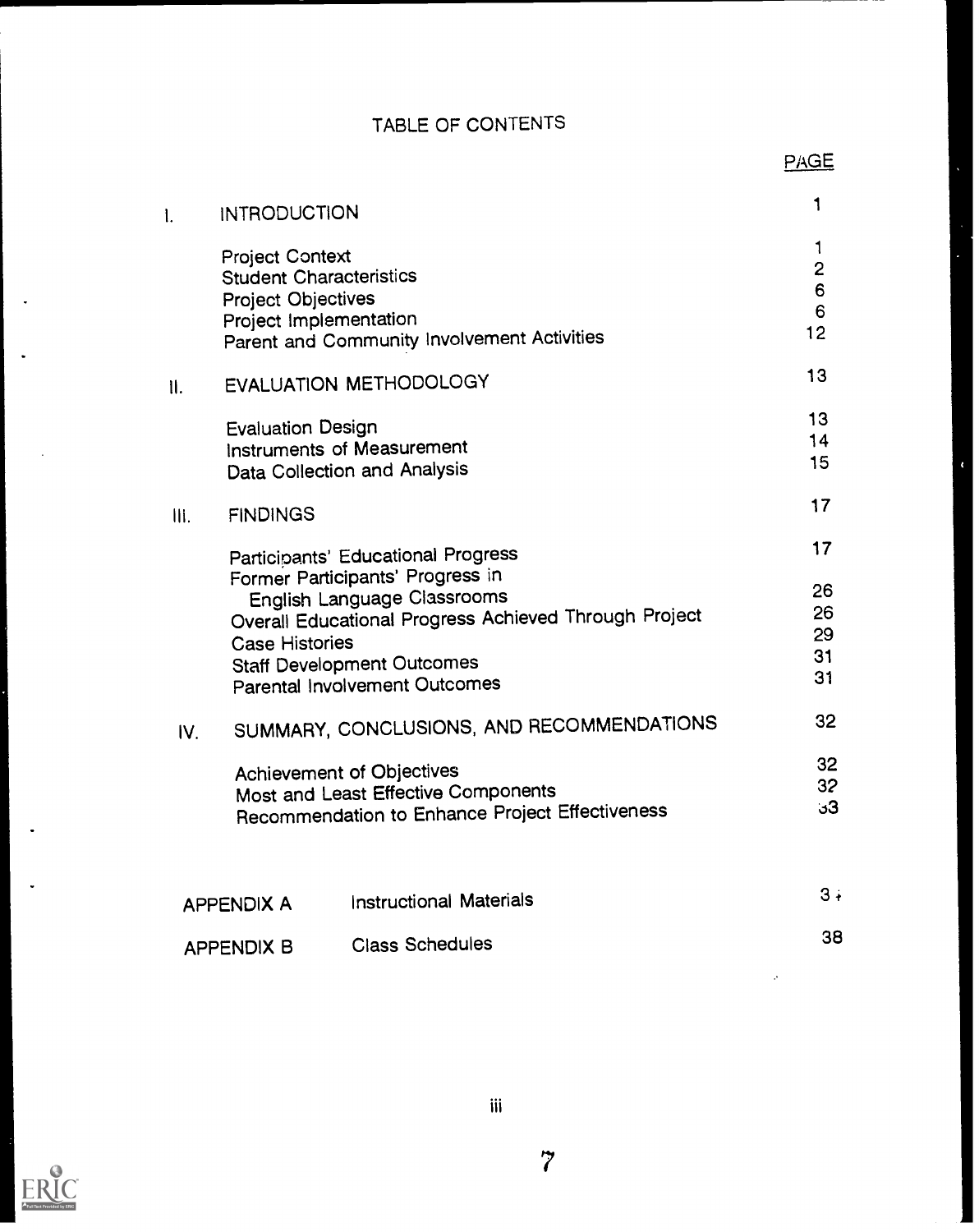# LIST OF TABLES

PAGE

| TABLE 1  | Number of Students in Project GOALS, by Site<br>and Grade                                | 3  |
|----------|------------------------------------------------------------------------------------------|----|
| TABLE 2  | <b>Students' Native Languages</b>                                                        | 3  |
| TABLE 3  | Students' Countries of Origin                                                            | 5  |
| TABLE 4  | <b>Project Staff Qualifications</b>                                                      | 9  |
| TABLE 5  | Qualifications of Staff Not Funded by Title VII                                          | 10 |
| TABLE 6  | Pretest/Posttest N.C.E. Differences on the<br>Language Assessment Battery (LAB), by Site | 19 |
| TABLE 7  | Pretest/Posttest N.C.E. Differences on the<br>Degrees of Reading Power (D.R.P.), by Site | 21 |
| TABLE 8  | Passing Grades in Native Language Arts, by Language                                      | 22 |
| TABLE 9  | Passing Grades in Vocational Courses, by Site                                            | 25 |
| TABLE 10 | Attendance Rates, by Site                                                                | 28 |

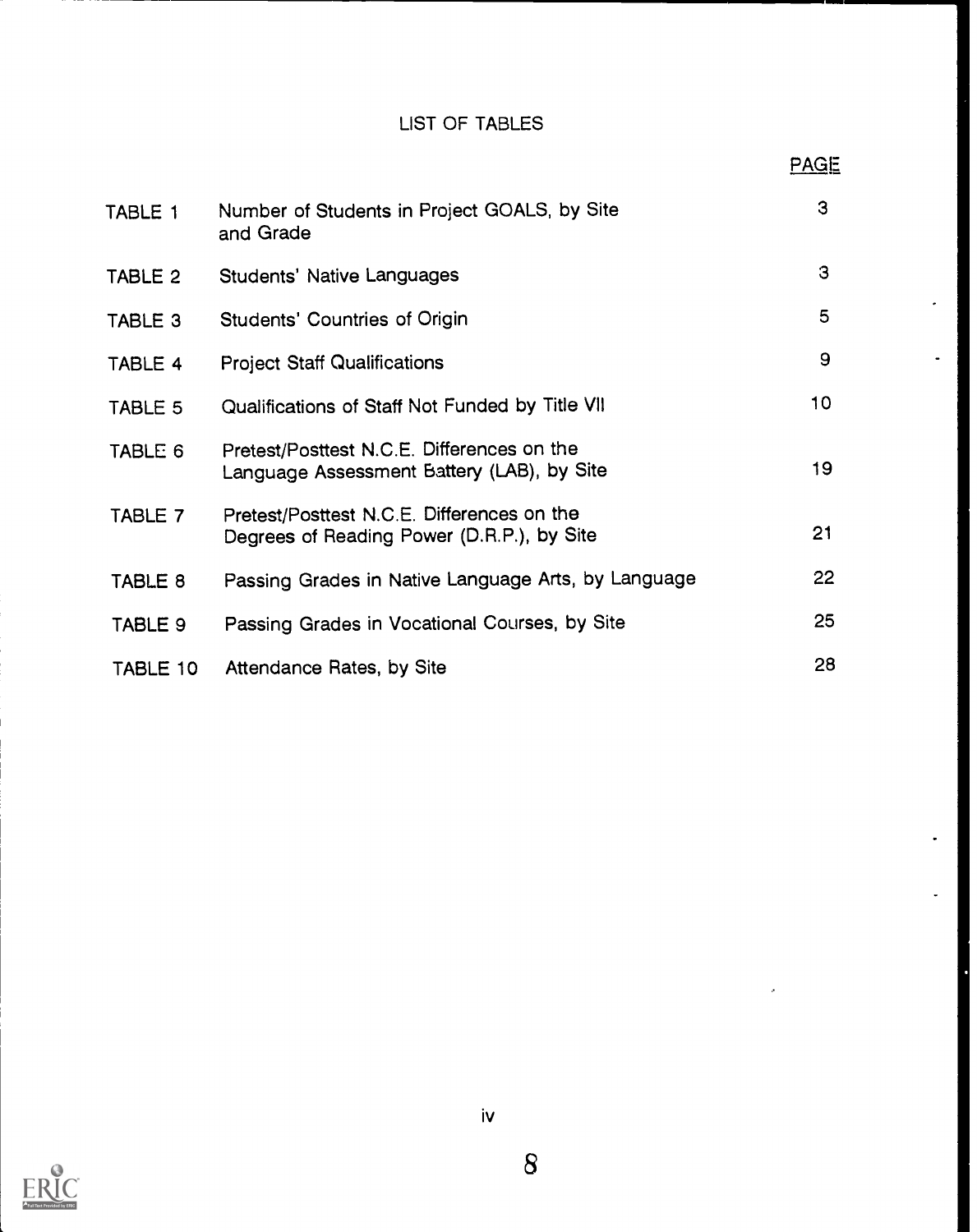#### I. INTRODUCTION

This report documents the Office of Research, Evaluation, and Assessment's (OREA's) evaluation of the Elementary and Secondary Education Act (E.S.E.A.) Title VIIfunded project, Guidance Oriented Acquisition of Learning Skills (Project GOALS).

#### PROJECT CONTEXT

The program operated at three neighboring high schools in Brooklyn: Edward R. Murrow, James Madison, and South Shore High Schools. The population of the community surrounding Edward R. Murrow High School was predominantly middleand low-income European-American, Asian-American, and African-American. The population of the community surrounding James Madison High School was similar, except that there were more middle-income families. The population of the community surrounding South Shore High School was mostly African-American, with some European-Americans. It was comprised mostly of middle-income families, with some pockets of poverty and wealth.

In 1991-92, the last year for which demographic data were available for all sites, the populations of the participating high schools reflected the population in the surrounding communities. Of the 3,409 students registered at Edward R. Murrow High School, 46 percent were European-American, 24 percent were African-American, 16 percent were Latino, and 14 percent were Asian-American. Eleven percent of these students were of limited English proficiency (LEP). Twenty-two percent came from lowincome families. Of the 2,846 students who attended James Madison High School, 48 percent were European-American, 31 percent were African-American, 12 percent were

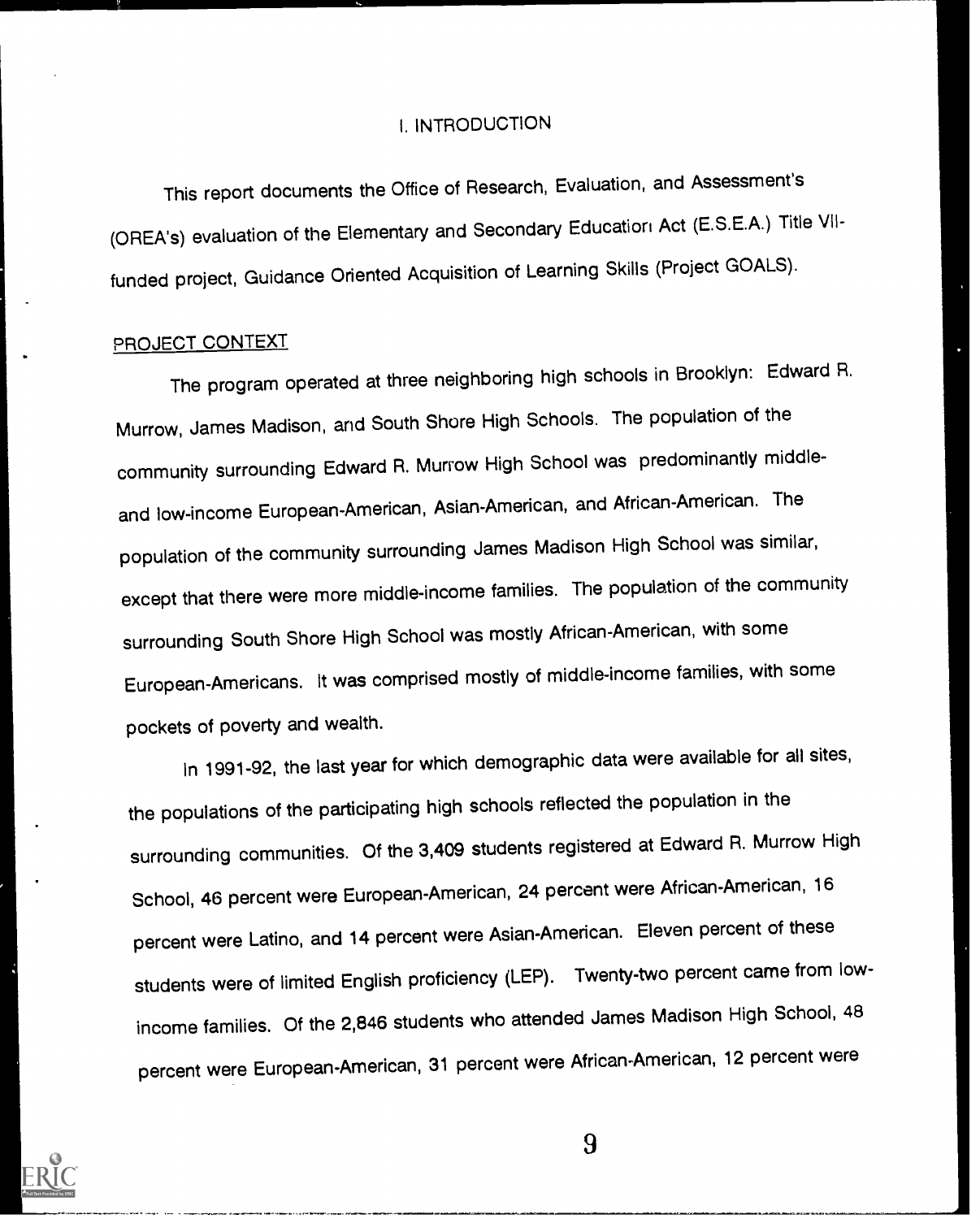Latino, and 9 percent were Asian-American. Fifteen percent of these students were LEP, and 25 percent came from low-income families. Of the 3,216 students registered at South Shore High School, 47 percent were African-American, 43 percent were European-American, 7 percent were Latino, and 3 percent were Asian-American. Nine percent of these students were LEP, and 20 percent came from low-income families.

James Madison High School was housed in an older building that dated to 1925. Edward R. Murrow High School and South Shore High School were housed in new buildings constructed in the 1970s. At both sites visited by the OREA consultant, classrooms were spacious and well-furnished. Student work, maps, and multicultural posters were prominently displayed. Computers were available and appeared to be used efficiently by the students.

#### STUDENT CHARACTERISTICS

Project GOALS served 369 ninth through twelfth grade students with a wide variety of native languages. (See Tables 1 and 2.) Three hundred and twelve students were of limited English proficiency, determined by scores at or below the 40th percentile on the Language Assessment Battery (LAB). The 57 students with scores above this percentile were considered English proficient (EP). Considerations for admission to the project were risk of dropping out of school, as determined by reviews of student records, and willingness to participate, which was determined both by personal interviews and the written permission of parents.



2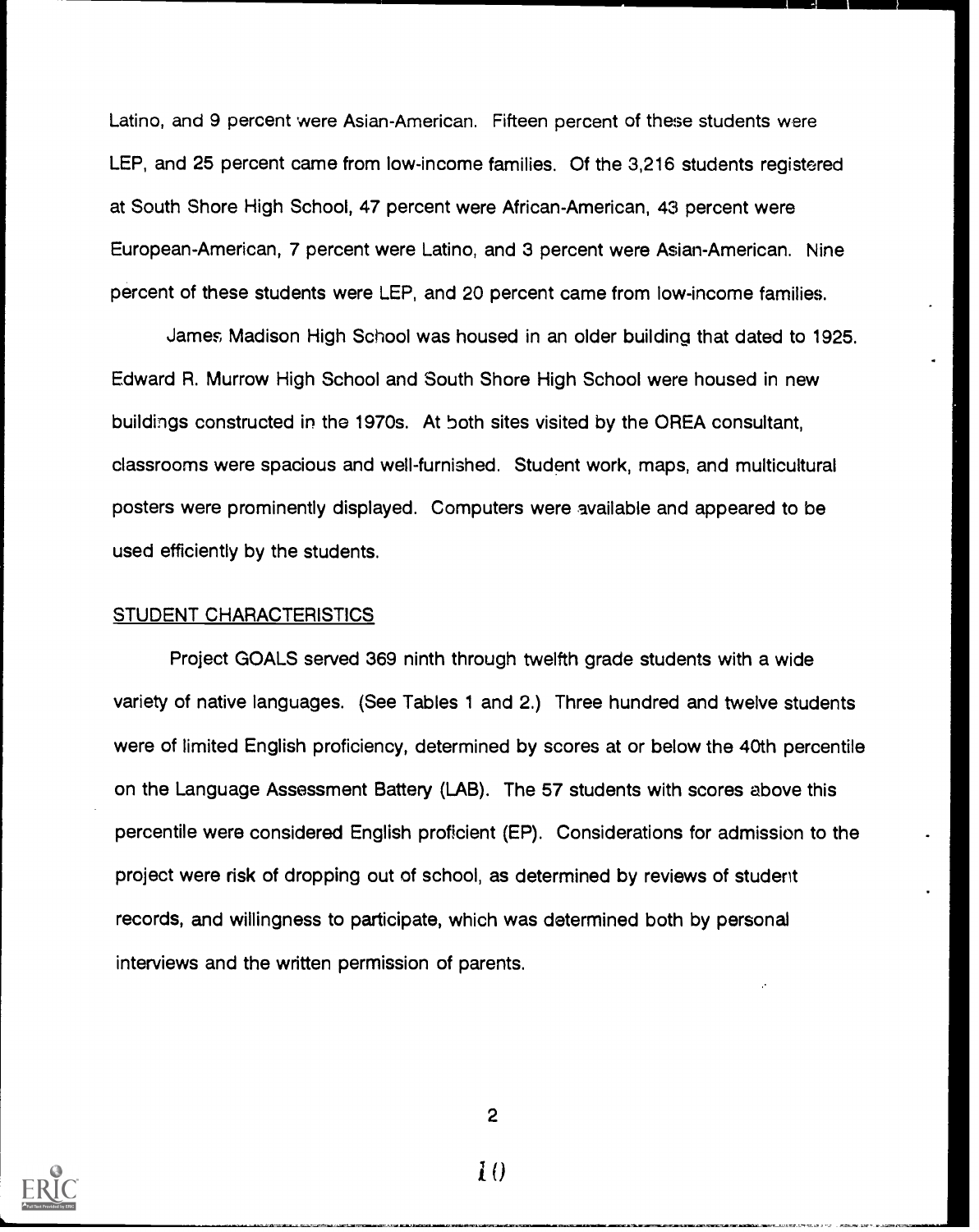# TABLE 1

|                              |    |    | Grade |    |       |
|------------------------------|----|----|-------|----|-------|
| <b>Site</b>                  | 9  | 10 |       | 12 | Total |
| Edward R. Murrow High School | 28 | 38 | 39    | 26 | 131   |
| James Madison High School    | 47 | 25 | 48    | 20 | 140   |
| South Shore High School      | 13 | 27 | 40    | 18 | 98    |

# Number of Students in Project GOALS, by Site and Grade

# TABLE 2

# Students' Native Languages

| Language          | <b>Number of Students</b> |
|-------------------|---------------------------|
| Chinese-Cantonese | 86                        |
| Russian           | 75                        |
| Spanish           | 71                        |
| Haitian           | 42                        |
| Korean            | 19                        |
| Polish            | 12                        |
| Hebrew            | 9                         |
| Urdu              | 8                         |
| Arabic            | 6                         |
| Chinese-Mandarin  | 6                         |
| <b>Turkish</b>    | 6                         |
| Vietnamese        | 5                         |
| Chinese-Other     | 3                         |
| Other             | 16                        |
| Unreported        | 5                         |
| Total             | 369                       |



فالمسداسة فالنعا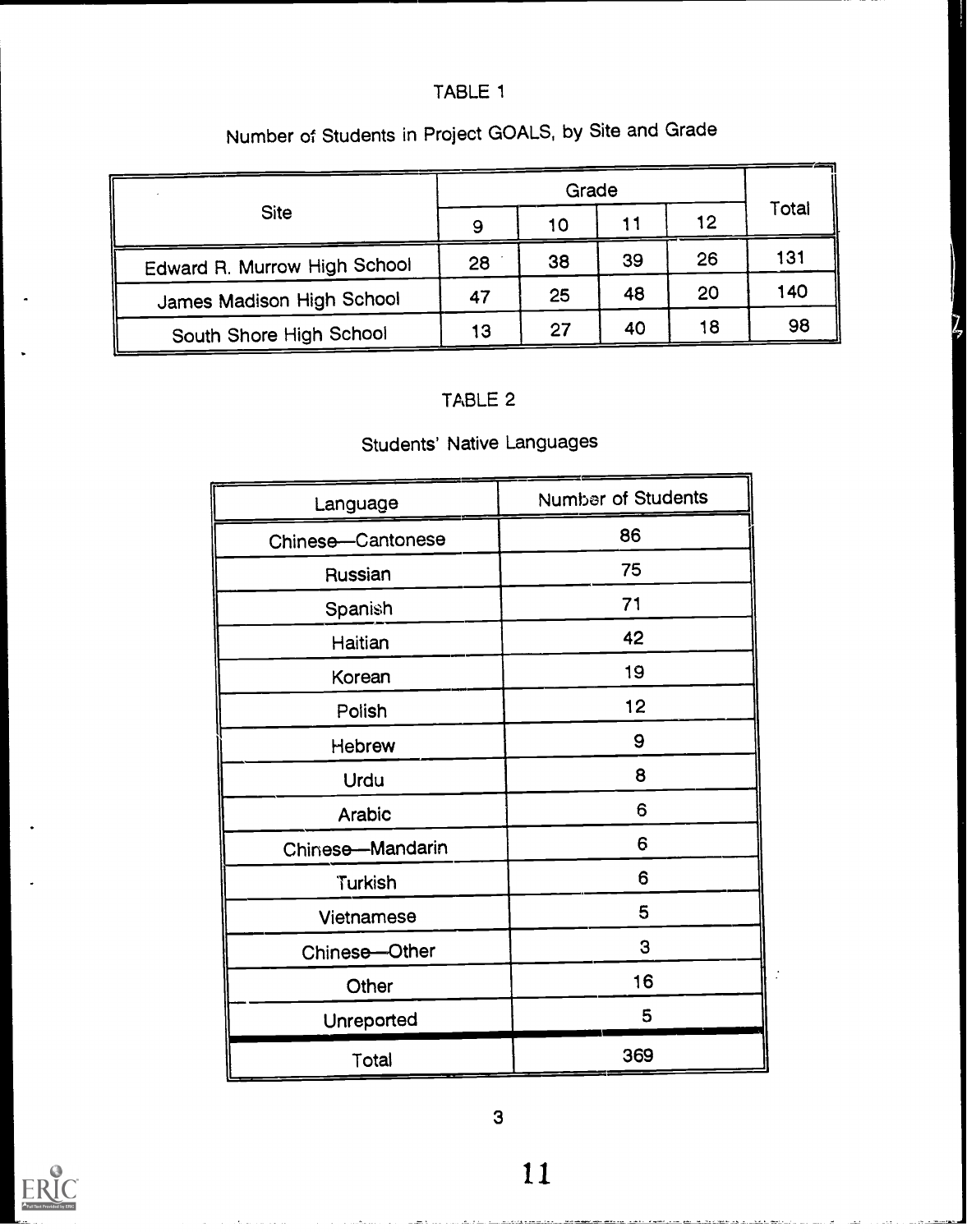Male students numbered 186 (50.4 percent) and female 183 (49.6 percent). One hundred and eighty (48.8 percent) of the participants came from low-income families and were eligible for the free-lunch program. Many project students worked after school to supplement family income. Students from urban areas in their native countries were better prepared academically and tended to perform better in native language arts than their peers from rural settings.

#### Needs Assessment

Before instituting this project, the participating high schools conducted a needs assessment of the targeted students and their families as well as of the educational staff who were to serve them. The data obtained from this study indicated two primary needs: (1) to provide LEP students with intensive English and native language skills, as well as support services to improve school performance and prevent dropout, and (2) to provide employment-related instruction to improve students' chances of success upon graduation.

Students were continually assessed in mathematics and science. Also, a social assessment of students was conducted by the guidance counselor to determine if family or other problems existed that affected performance.



4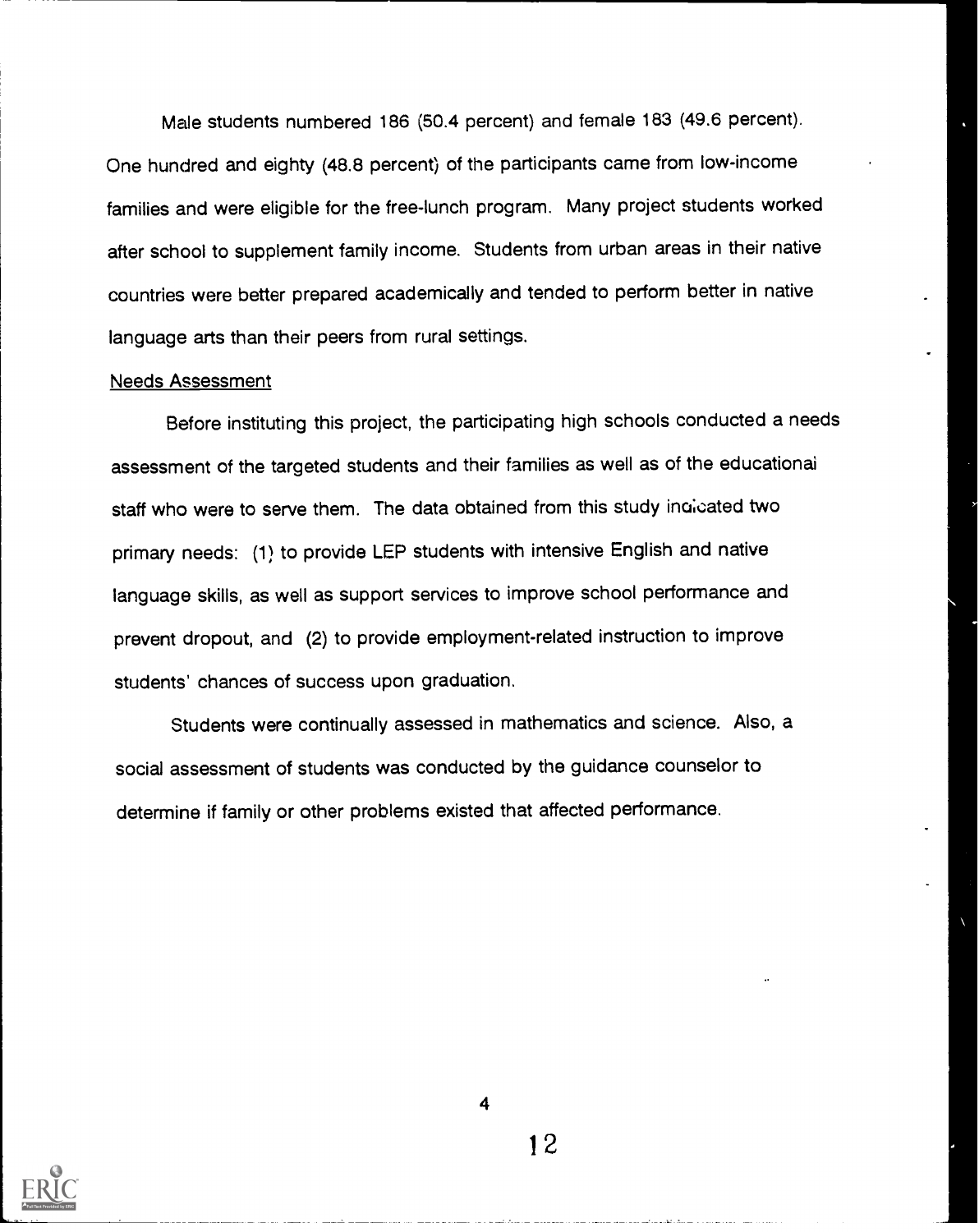| TABLE 3 |  |
|---------|--|
|---------|--|

# Students' Countries of Origin

| Country            | Number of Students |
|--------------------|--------------------|
| China              | 80                 |
| Russia             | 73                 |
| Haiti              | 43                 |
| Korea              | 19                 |
| Dominican Republic | 14                 |
| Hong Kong          | 14                 |
| Mexico             | 13                 |
| Poland             | 12                 |
| <b>Israel</b>      | 10                 |
| Pakistan           | 9                  |
| Ecuador            | 9                  |
| El Salvador        | 7                  |
| Colombia           | 6                  |
| Vietnam            | 6                  |
| Puerto Rico        | 5                  |
| Venezuela          | 5                  |
| Turkey             | 5                  |
| Other              | 33                 |
| Unreported         | 6                  |
| Total              | 369                |

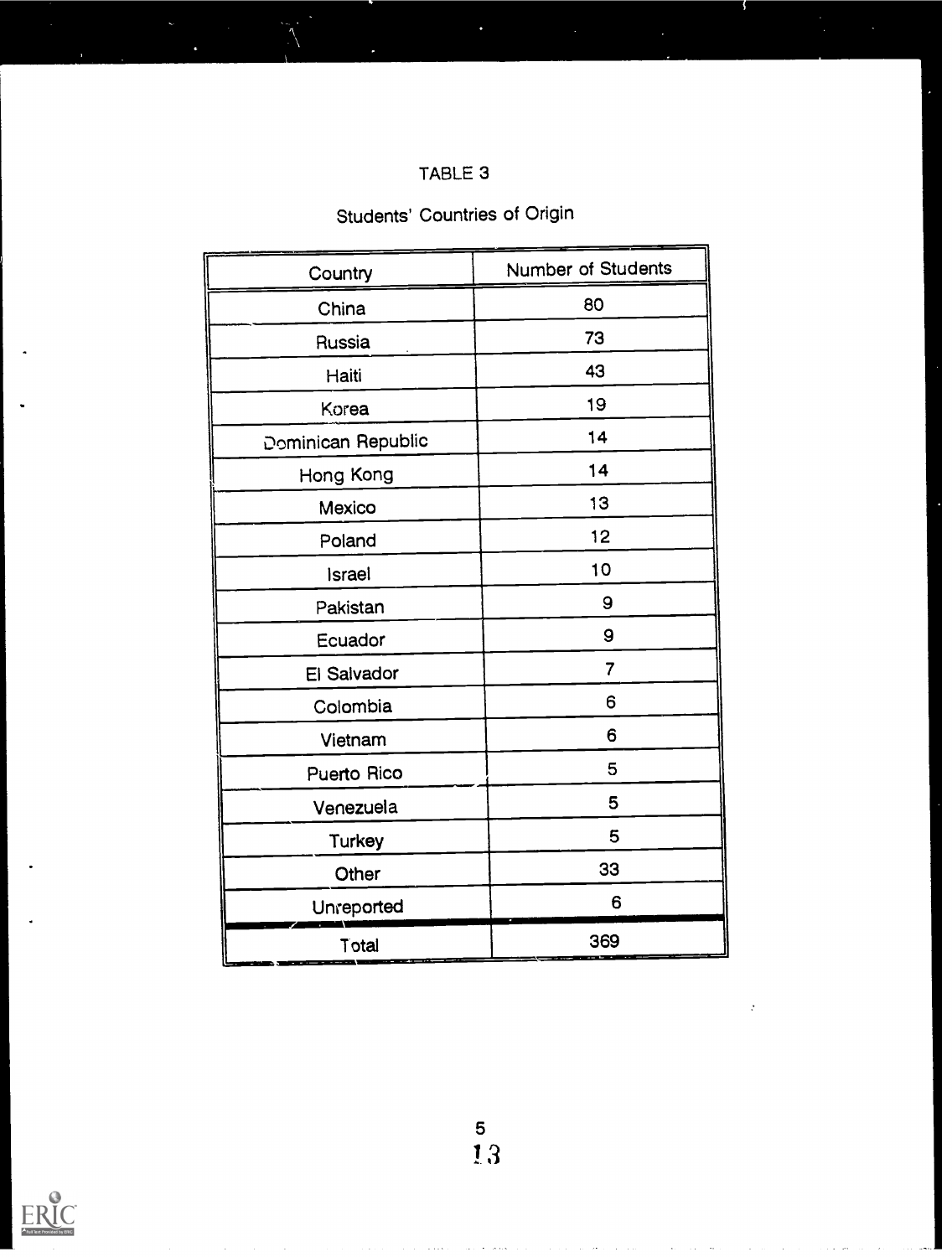#### PROJECT OBJECTIVES

#### Student Obiectives

- Participating students will master English language skills as shown by an average gain of five N.C.E.s on the LAB.
- As a result of participating in the program, English proficient students will show a gain of one N.C.E. in English reading achievement.
- At least 70 percent of the participating students enrolled in N.L.A. instruction will score at or above the passing criterion of 65.
- Participating students will score at or above the passing criterion of 65 in mathematics at a rate that is equal to or greater than that of similar non-program students.
- Participating students will score at or above the passing criterion of 65 in social studies and science at a rate that is equal to or greater than that of similar non-program students.
- At least 70 percent of the students enrolled in vocational education, career awareness, and employment-related courses will score at or above the passing criterion of 65.
- Participating students wili have a lower dropout rate (p<.05) than similar non-program students.
- Participating students' attendance will be significantly higher (p<.05) than mainstream students'.

#### PROJECT IMPLEMENTATION

During the 1992-93 school year, Project GOALS provided instructional and

support services to 369 students and their families. The project aimed to promote the acquisition of English language and content area skills and prepare the students vocationally.



6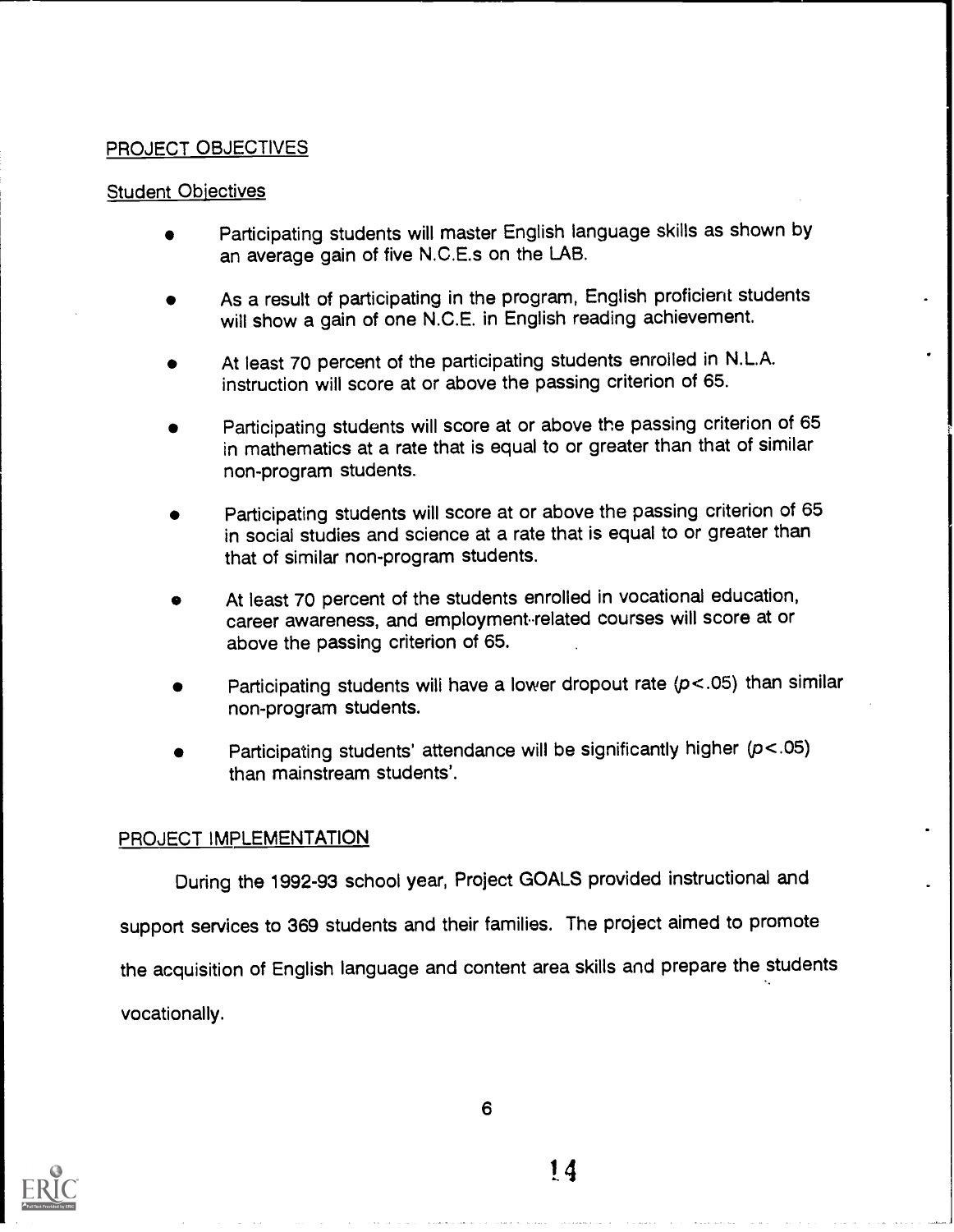Project GOALS offered orientation to parents of new project students and college and career advisement to parents and graduating students. The project also provided staff development activities and reimbursement to staff for college credits. Materials, Methods, and Techniques

Project GOALS offered English as a second language (E.S.L.) at beginning, intermediate, advanced, and transitional levels at all three project sites and N.L.A. at two of the three sites. At Edward R. Murrow High School, N.L.A. was offered in both Mandarin and Spanish at the advanced and advanced placement levels and at James Madison High School, N.L.A. was offered in Russian at the advanced level and in Spanish at the advanced placement level.

The project stressed bilingual instructional methodologies in the content areas. At Edward R. Murrow High School, Spanish or Mandarin was used for teaching the content area courses in the fall, and, as the year progressed, English supplemented by the native language was used in accordance with the developing language skills of the students. English with an E.S.L. methodology was used to teach word processing. At James Madison High School, Russian was used to teach some sections of social studies, and an E.S.L. methodology was used to teach science, social studies, health education, and secretarial studies. At South Shore High School, E.S.L. methodologies were used exclusively.

In content area classes, teachers of participating students used a wide array of strategies and techniques, such as cooperative learning; video; peer tutoring by bilingual college students and bilingual seniors; visual aids such as maps, models,



7

/5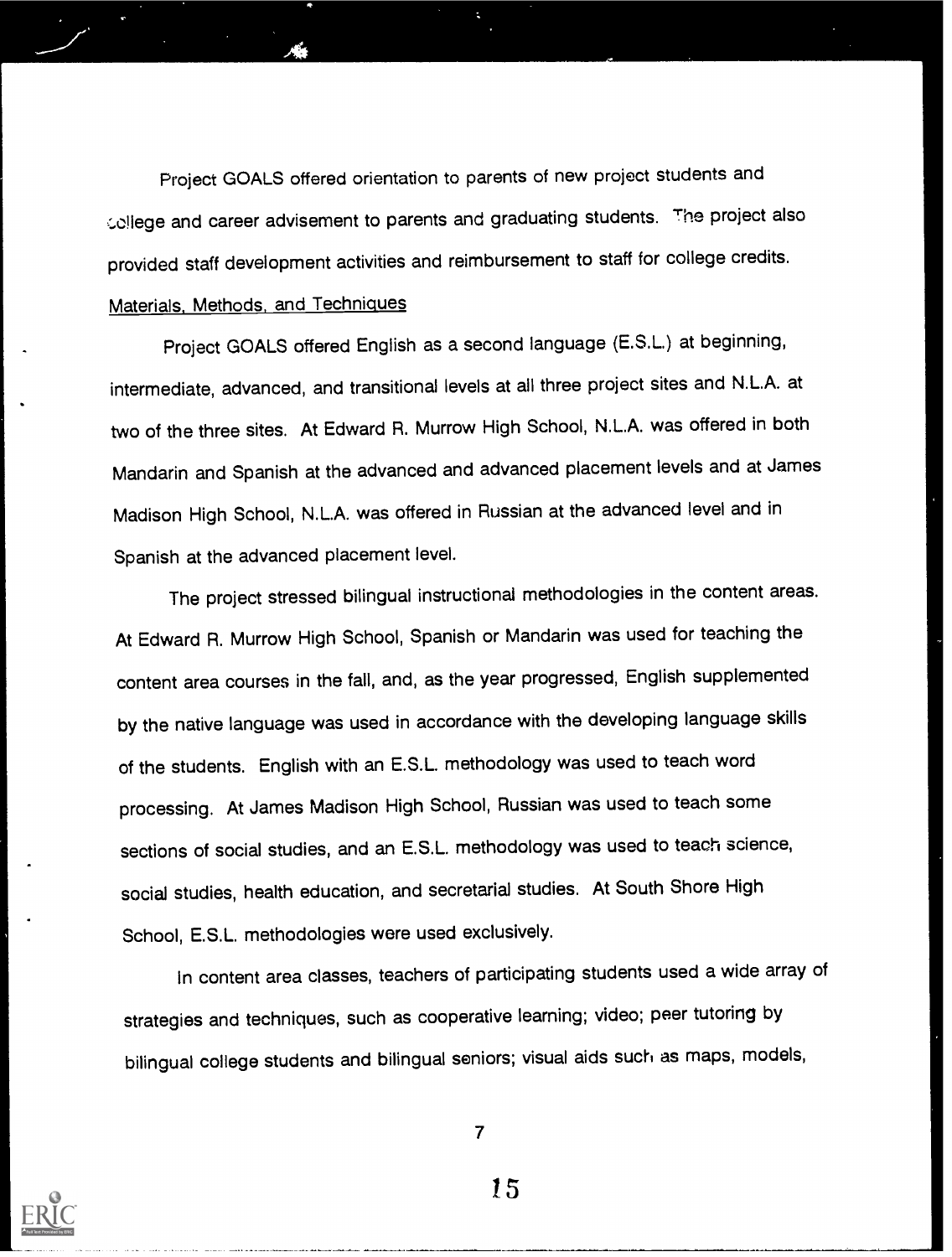and pictures; and hands-on projects. The project incorporated a business unit into its E.S.L. curricula in order to familiarize project students with job-skills vocabulary. The unit included business mathematics as well as orientation to the responsibilities of the work world.

During the 1992-93 school year, Project GOALS adapted a content-based transitional E.S.L. curriculum which incorporated a multicultural emphasis on history, literature, and science, particularly environmental science. This curriculum was expected to help students develop language ability more quickly.

The project provided a variety of written instructional materials and computer software programs to supplement classroom instruction.

For a list of instructional materials used in the project, please see Appendix A. Capacity Building

Project GOALS planned to use 20 percent more tax-levy funds to support 60 percent of the cost of two staff members and 60 percent of the cost of a guidance counselor at Edward R. Murrow High School.

#### Staff Qualifications

Title VII staff. These were a bilingual guidance counselor, guidance counselor, teacher/grade advisor, educational assistant, and an administrative assistant. For degrees and language proficiencies (teaching or communicative\*) see Table 4.



8

<sup>\*</sup>Teaching proficiency (TP) is defined as the ability to use LEP students' native language in teaching language arts or other academic subjects. Communicative proficiency (CP) is defined as a non-native speaker's basic ability to communicate and interact with students in their native language.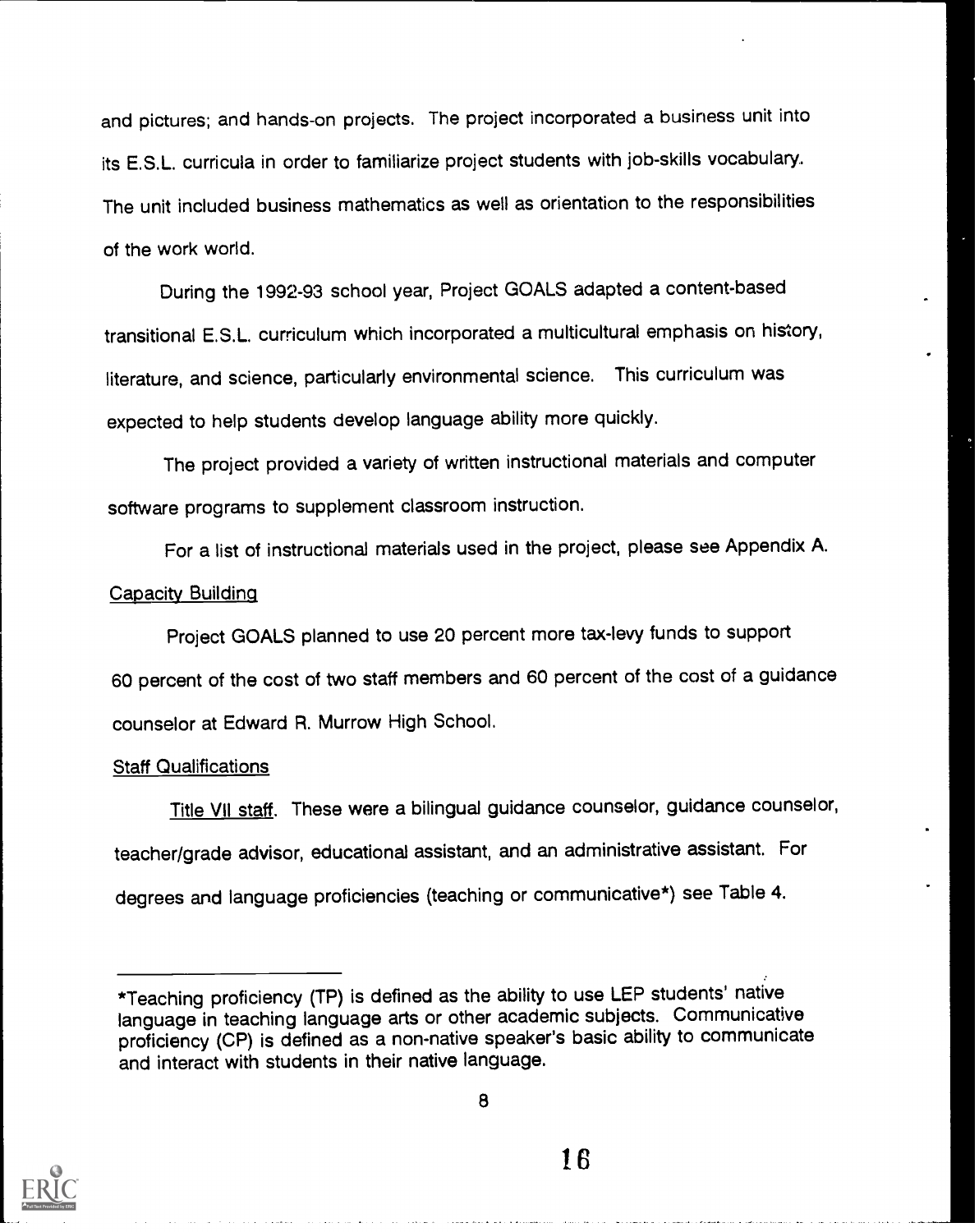#### TABLE 4

| <b>Position Title</b>        | Degree(s)    | Language<br>Proficiency                     |
|------------------------------|--------------|---------------------------------------------|
| Bilingual guidance counselor | M.A., M.S.   | Italian (TP)<br>French (TP)<br>Spanish (CP) |
| Guidance counselor           | M.S.         | French (TP)                                 |
| Teacher/grade advisor        | M.S.         | Spanish (TP)                                |
| <b>Educational assistant</b> | H.S. diploma | Russian (CP)<br>Haitian (CP)<br>French (CP) |
| Administrative assistant     | H.S. diploma | French (CP)                                 |

# Project Staff Qualifications

The bilingual guidance counselor, guidance counselor, and teacher/grade advisor were each responsible for coordinating the project at one of the three sites. These staff members also had other responsibilities. The bilingual guidance counselor augmented guidance services and acted as liaison for all sites. The second guidance counselor worked with project students. The teacher/grade advisor also instructed and advised project students. The educational assistant helped students in the classroom and translated for other staff as necessary in their interactions with the parents of participants. The administrative assistant coordinated project reports, processed orders, and performed secretarial functions.

Other staff. Tax-levy funds paid the salaries of the project director, 52 teachers, 10 educational assistants, two assistant principals, and a guidance



9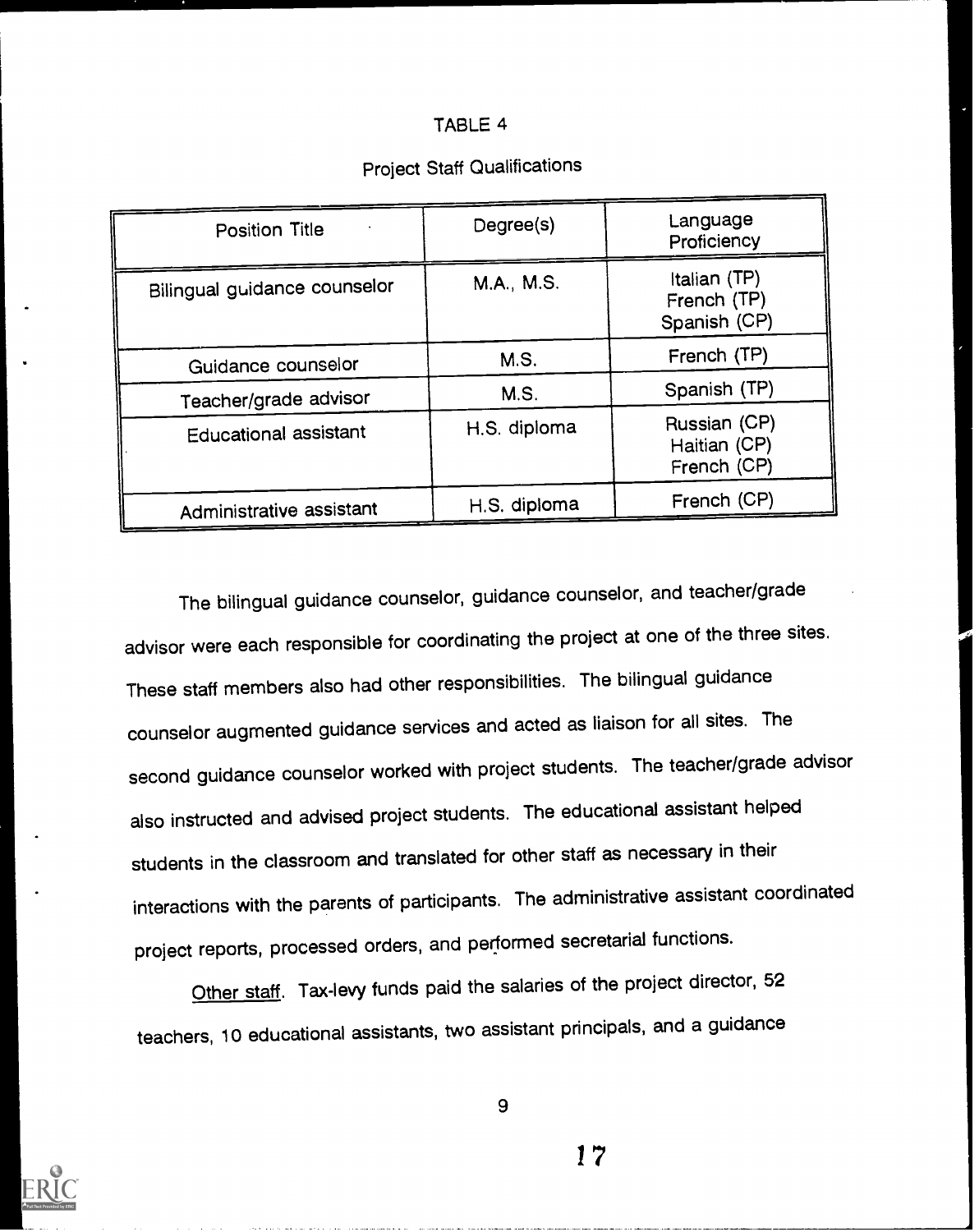counselor. For language proficiencies, certifications, and degrees held, please see Table 5. Thirty-two of the teachers had training in either bilingual education or E.S.L. Forty-eight teachers held high school certification in the subject area they taught. Two teachers were certified to teach high school Russian but taught E.S.L. as well as N.L.A. and bilingual social studies. One teacher was certified to teach swimming but taught health education and content area courses. Another teacher held ancillary E.S.L. certification but taught Spanish.

#### TABLE 5

| Position                              | Degree/s                                                  | <b>Certification</b>                                                                                                                                                                                                                                            | Language Proficiencies                                                                                                                                                          |
|---------------------------------------|-----------------------------------------------------------|-----------------------------------------------------------------------------------------------------------------------------------------------------------------------------------------------------------------------------------------------------------------|---------------------------------------------------------------------------------------------------------------------------------------------------------------------------------|
| Project director (1)                  | M.S.                                                      | <b>N.A.</b>                                                                                                                                                                                                                                                     | Spanish (TP)<br>French (TP)                                                                                                                                                     |
| Teachers (52)                         | Ph.D. (2)<br>M.A./M.S. (42)<br>A.A. (1)<br>B.A./ B.S. (7) | E.S.L. (20), nussian (3),<br>Italian (2), Spanish (6),<br>Chinese (1), English (4),<br>physical science (2),<br>biology $(2)$ ,<br>general science (2),<br>physics (1),<br>mathematics (2),<br>social studies (11),<br>secretarial studies (3),<br>swimming (1) | French (1 TP, 1 CP)<br>Haitian (1 TP)<br>Italian (2 TP)<br>Russian (6 TP)<br>Hebrew (1 TP)<br>Spanish (14 TP, 2 CP)<br>Latin $(1$ TP $)$<br>Cantonese (2 TP)<br>Mandarin (2 TP) |
| <b>Assistant principals</b><br>(2)    | M.A. (2)                                                  | E.S.L., foreign languages                                                                                                                                                                                                                                       | Spanish (2 TP)<br>Hebrew (1 TP)<br>French (1 TP)                                                                                                                                |
| <b>Educational</b><br>assistants (10) | M.A. (1)<br>A.A. (1)<br>H.S. diplomas (8)                 | <b>N.A.</b>                                                                                                                                                                                                                                                     | Russian (3 TP, 1 CP)<br>Haitian (1 CP)<br>Cantonese (1 TP)<br>Mandarin (1 TP)<br>Spanish (1 TP)                                                                                 |
| <b>Guidance</b><br>counselor          | <b>M.A.</b>                                               | guidance, bilingual Russian                                                                                                                                                                                                                                     | Russian (CP)                                                                                                                                                                    |

#### Qualifications of Staff Not Funded by Title VII



10

/8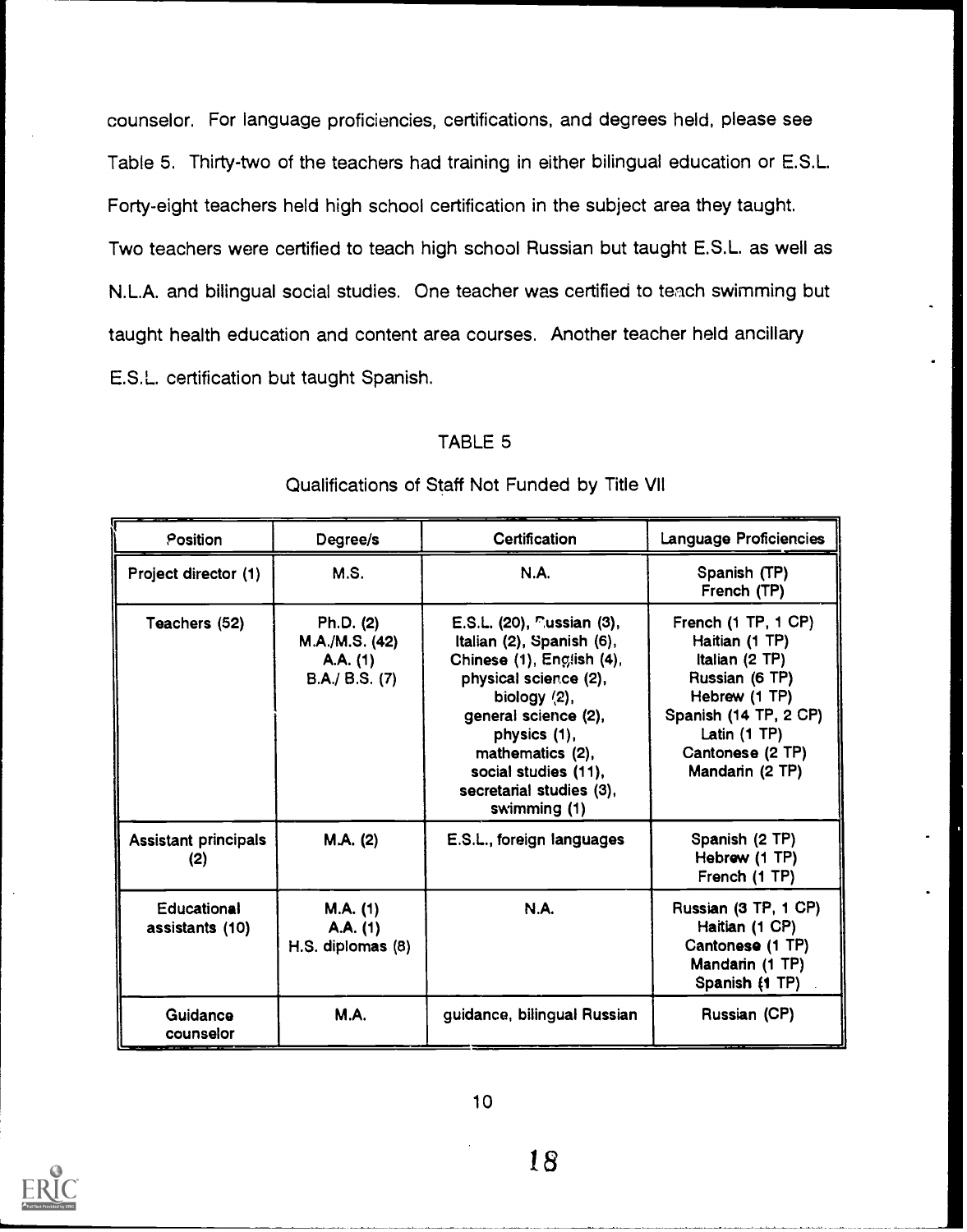Staff development. Teachers received tuition assistance toward courses in E.S.L. or bilingual education. Teachers of participating students participated in a series of monthly and/or weekly workshops which focused on E.S.L. and bilingual content area curriculum strategies and instruction, writing (including computerassisted writing), and LAB testing. Additionally, project staff attended national curriculum development and bilingual education conferences.

# Instructional Time Spent on Particular Tasks

See Appendix B for class schedules.

# Length of Time Participants Received Instruction

Students had a mean of 7.5 years (s.d.=1.5) of education in a non-Englishspeaking school system and 2.9 years (s.d.=1.4) of education in the United States. The median time students participated in Project GOALS was 20 months.

# Activities to Improve Pre-referral Evaluation Procedures

Teachers checked the medical history and available school records of those students thought to be in need of special education and made referrals to the School-Based Support Team (S.B.S.T.) for further evaluation as necessary. The S.B.S.T. had no members who were bilingual in the native languages of project students; other staff translated as necessary.

Teacher judgment and course grades identified gifted and talented students. Instructional Services for Students with Special Needs

The project offered remedial instruction in mathematics and organized peer tutoring sessions both in and out of the classroom. Students exhibiting aptitude in a



11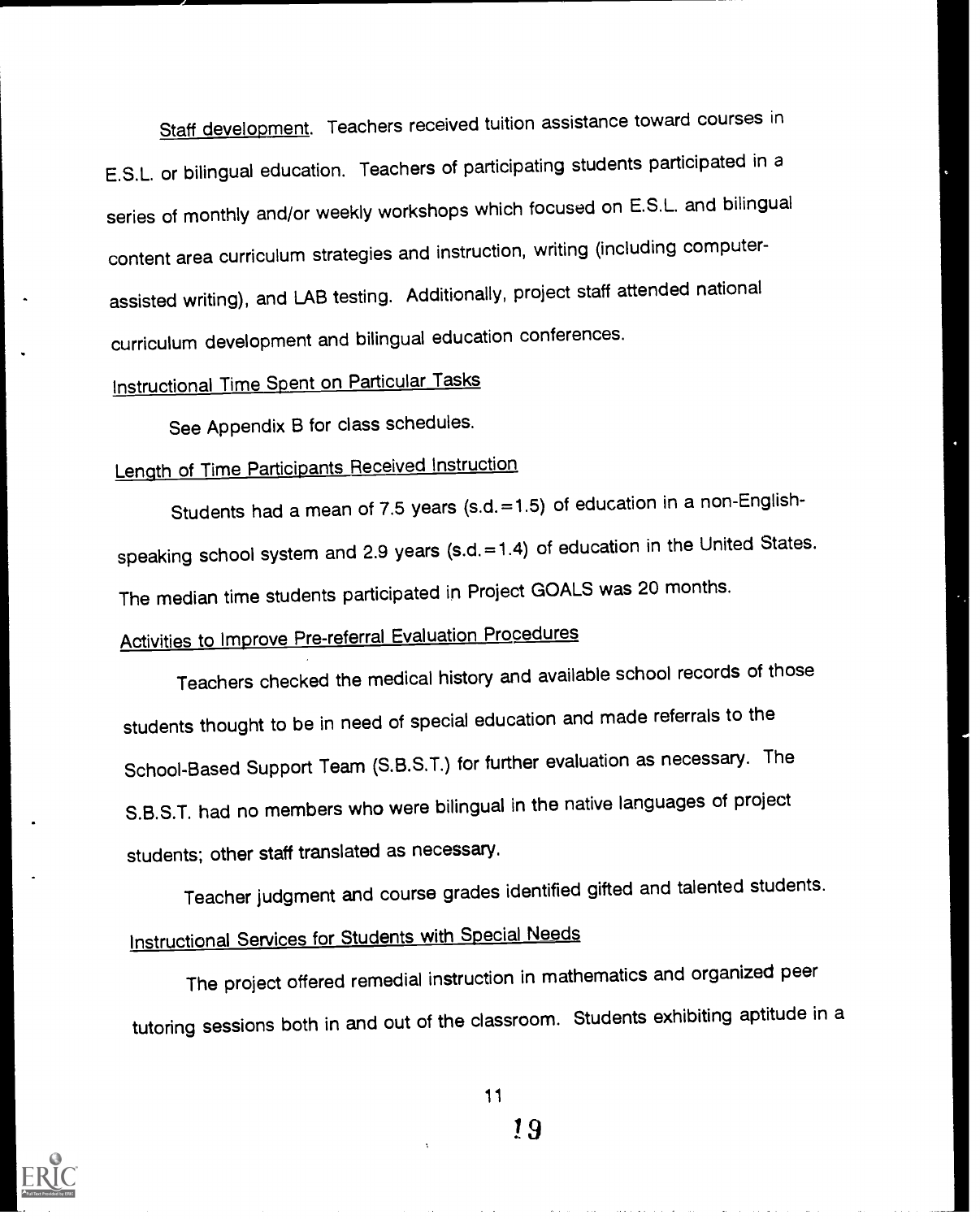particular area were mainstreamed to appropriate honor classes. College advisement and information regarding special opportunities were made available to students on an ongoing basis.

#### PARENT AND COMMUNITY INVOLVEMENT ACTIVITIES

The project sponsored a variety of parental involvement activities that included workshops, field trips, and parent/teacher conferences.

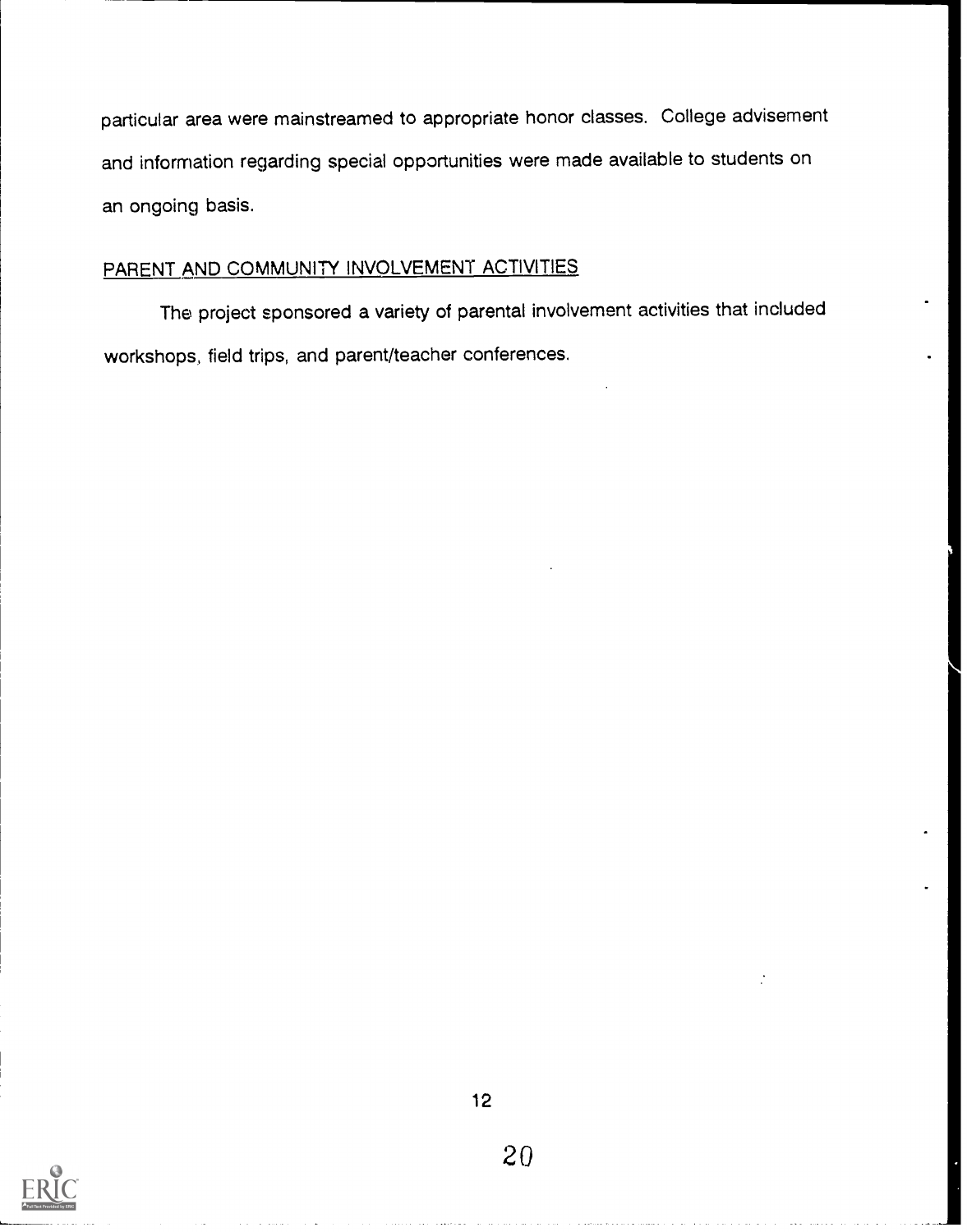#### II. EVALUATION METHODOLOGY

#### EVALUATION DESIGN

#### Project Group's Educational Progress as Compared to That of an Appropriate Non-Proiect Group

OREA used a gap reduction design to evaluate the effect of language instruction on project students' performance on standardized tests. Because of the difficulty in finding a valid comparison group, OREA used instead the groups on which the tests were normed. Test scores are reported in Normal Curve Equivalents (N.C.E.\$), which are normalized standard scores with a mean of 50 and a standard deviation of 21.1. It is assumed that the norm group has a zero gain in N.C.E.s in the absence of supplementary instruction and that participating students' gains are attributable to project services.

# Applicability of Conclusions to All Persons Served bv Project

Data were collected from all participating students for whom there were preand posttest scores. (There were no pretest data on students who entered the program late; therefore, posttest data for them will serve as pretest data for the following year.) Instruments used to measure educational progress were appropriate for the students involved. The LAB and Degrees of Reading Power (D.R.P.) are used throughout New York City to assess the growth of English, and English reading skills in populations similar to those served by Project GOALS.

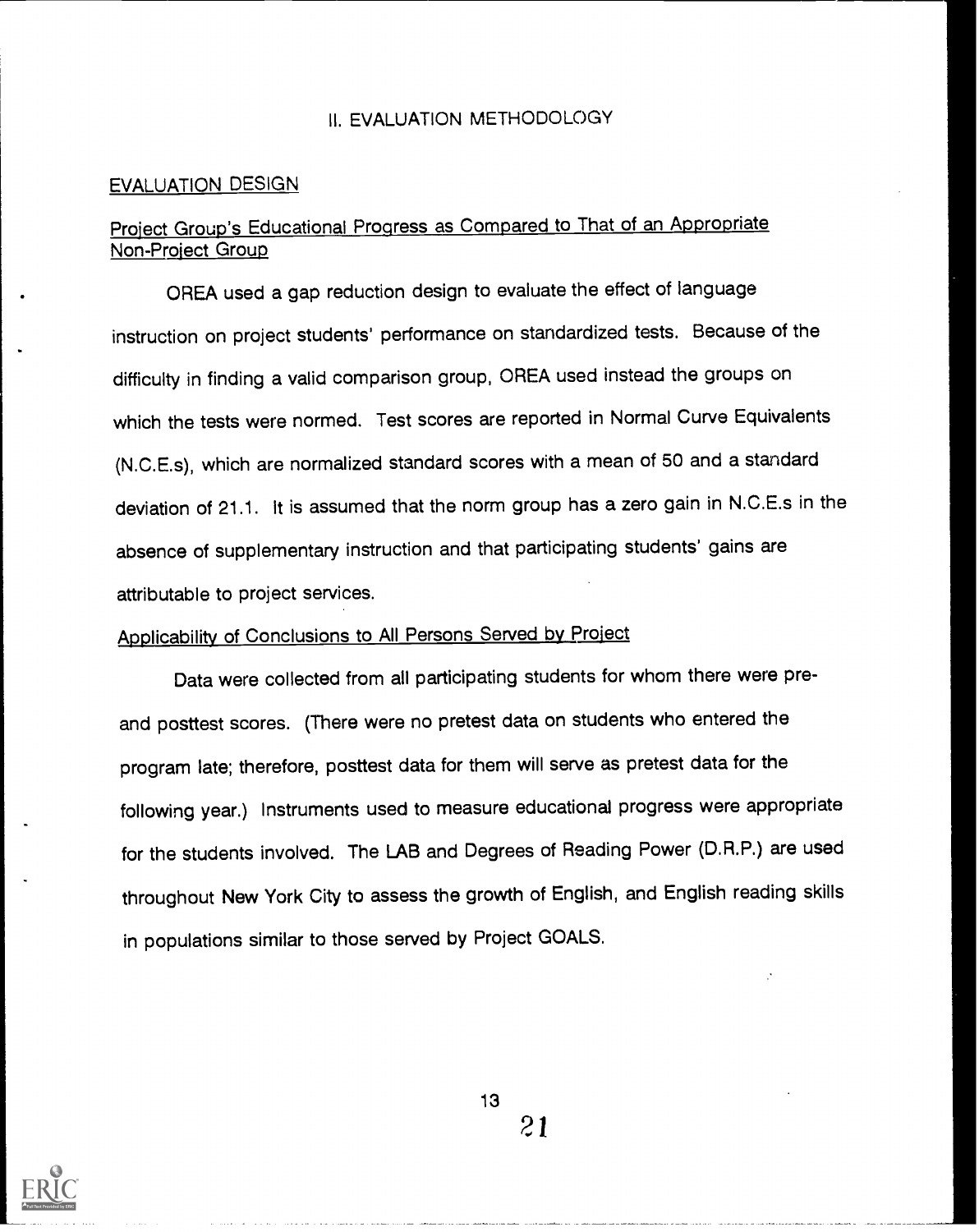#### INSTRUMENTS OF MEASUREMENT

OREA compared pre- and posttest scores on the LAB and the D.R.P. to assess the E.S.L. objectives. The N.L.A. objective and the content area objectives in mathematics, science, social studies, and vocational education were assessed through course grades, as specified.

All students were tested at the appropriate grade level. The language of the LAB and the D.R.P. was determined by the test itself.

According to the publishers' test manuals, all standardized tests used to gauge project students' progress are valid and reliable. Evidence supporting both content and construct validity is available for the LAB. Content validity is confirmed by an item-objective match and includes grade-by-grade item difficulties, correlations between subtests, and the relationship between the performance of students who are native speakers of English and students who are LEP. To support reliability, the Kuder-Richardson Formula 20 (KR20) coefficients and standard errors of measurement (SEM) are reported by grade and by form for each subtest and total test. Grade reliability coefficients, based on the performance of LEP students on the English version, ranged from .88 to .96 for individual subtests and from .95 to .98 for the total test.

Evidence is available to support the validity of the D.R.P. The D.R.P. is an objective-referenced test, with the single outcome objective being the comprehension of expository English text. Criterion validity of the D.R.P. is demonstrated by the presence of a correlation (r=.90) with results from a criterion-referenced instrument,



14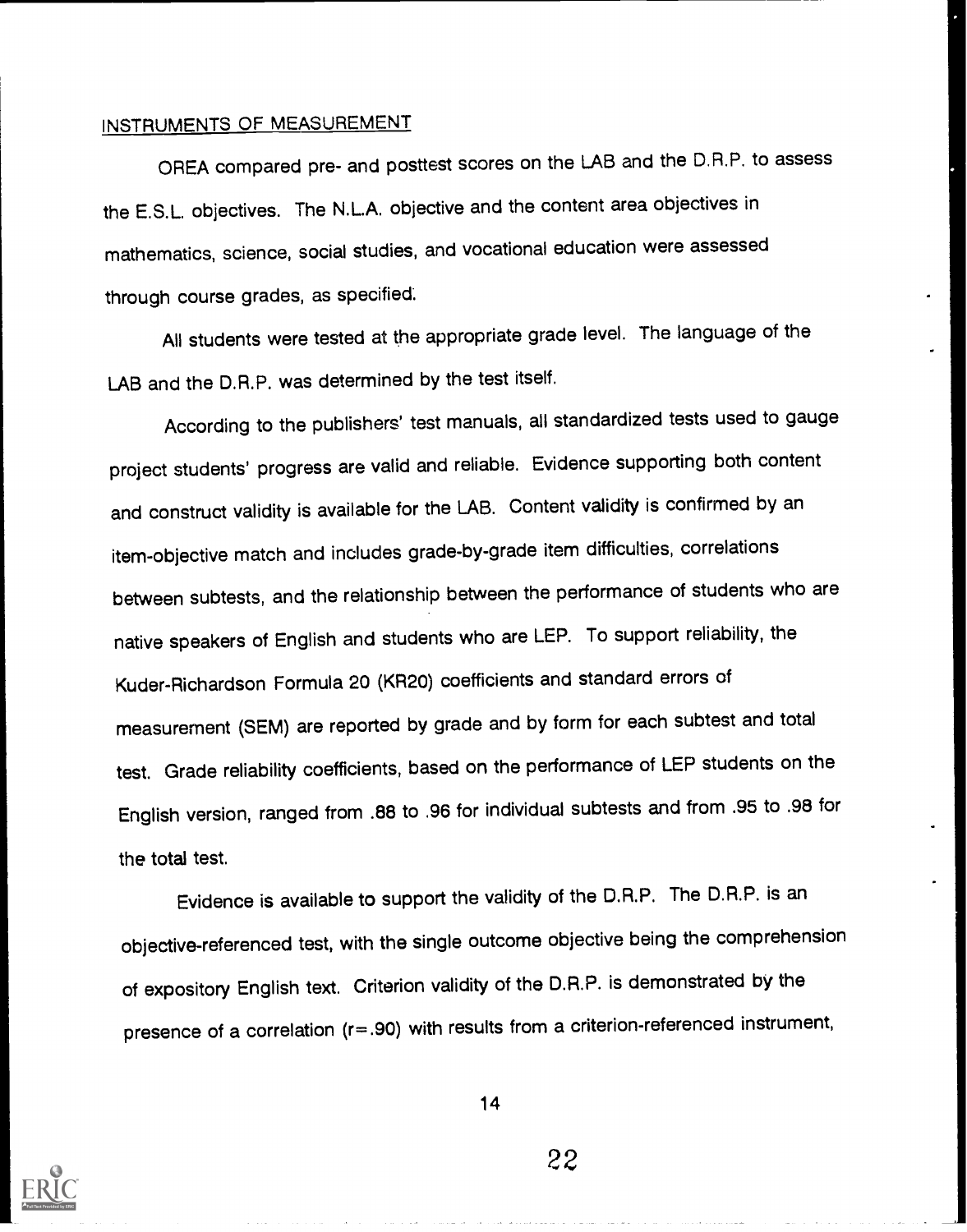the Word Completion Test. To support reliability, the KR20 coefficients and SEM are reported by grade. Reliability coefficients ranged from .91 to .97 for students in the second through the tenth grade; the SEM ranged from 2.6 to 3.8 raw score units.

#### DATA COLLECTION AND ANALYSIS

#### Data Collection

To gather qualitative data, an OREA evaluation consultant carried out on-site and telephone interviews with the project director several times during the school year and also observed two classes each at Edward R. Murrow and South Shore High Schools. The project evaluator collected the data and prepared the final evaluation report in accordance with the New York State E.S.E.A. Title VII Bilingual Education Final Evaluation Report format, which was adapted from a checklist developed by the staff of the Evaluation Assistance Center (EAC) East in consultation with the Office of Bilingual Education and Minority Language Affairs (OBEMLA).

#### Proper Administration of Instruments

Qualified personnel received training in testing procedures and administered the tests. Test administrators followed guidelines set forth in the manuals accompanying standardized tests. Time limits for subtests were adhered to; directions were given exactly as presented in the manual.

#### Testing at Twelve-Month Intervals

Standardized tests were given at 12-month intervals, following published norming dates.

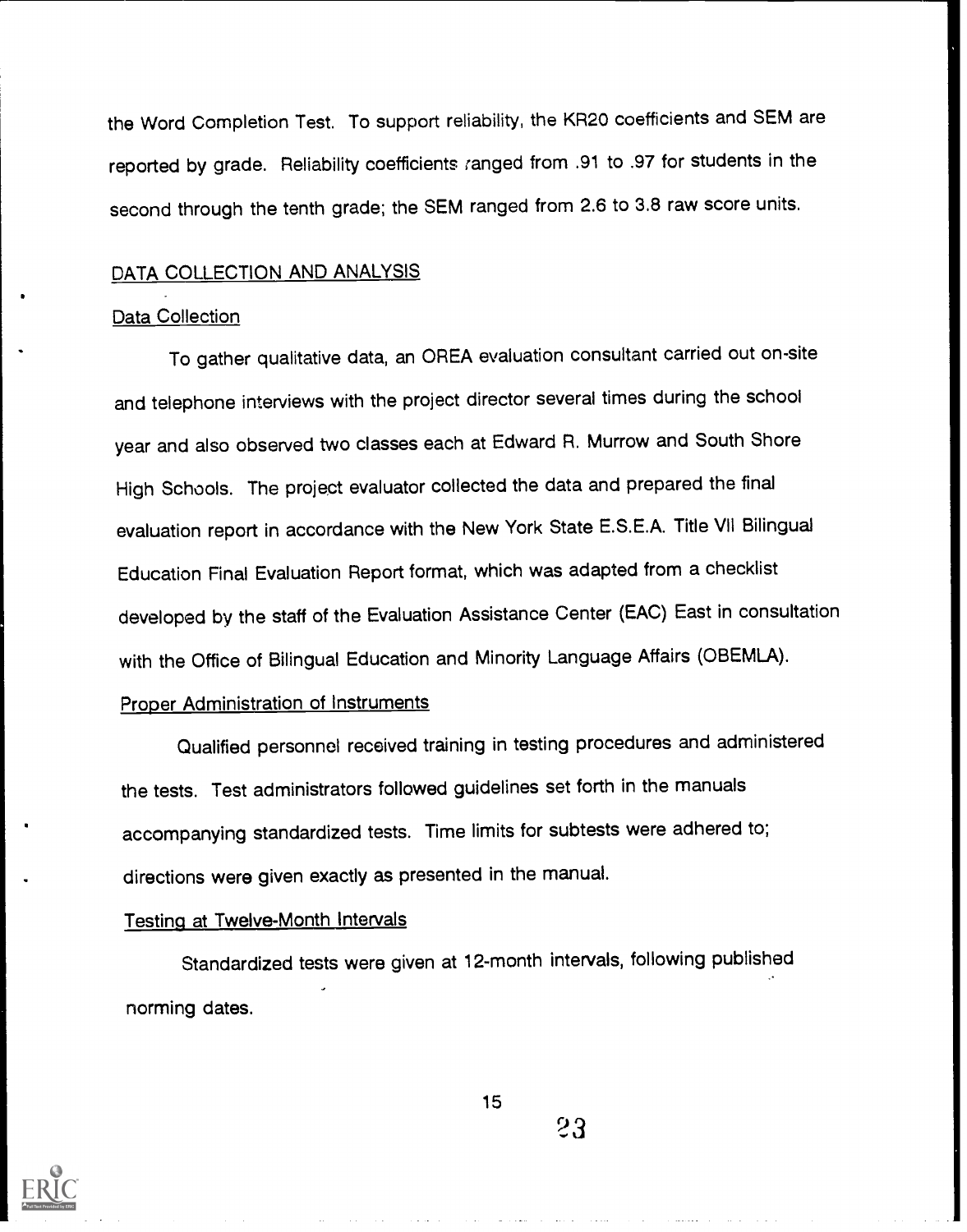#### Data Analysis

Accurate scoring and transcription of results. Scoring, score conversions, and data processing were accomplished electronically by the Scan Center of the Board of Education of the City of New York. Data provided by the Scan Center were analyzed in the Bilingual, Multicultural, and Early Childhood Evaluation Unit of OREA. Data collectors, processors, and analysts were unbiased and had no vested interest in the success of the project.

Use of analyses and reporting procedures appropriate for obtained data. To assess the significance of students' achievement in English, OREA computed a correlated t-test on the LAB and D.R.P. N.C.E. scores. The t-test determined whether the difference between the pre- and posttest scores was significantly greater than would be expected from chance variation alone.

The only possible threat to the validity of any of the above instruments might be that LAB norms were based on the performance of English proficient (EP) rather than LEP students. Since OREA was examining gains, however, this threat was inconsequential-the choice of norming groups should not affect the existence of gains.



16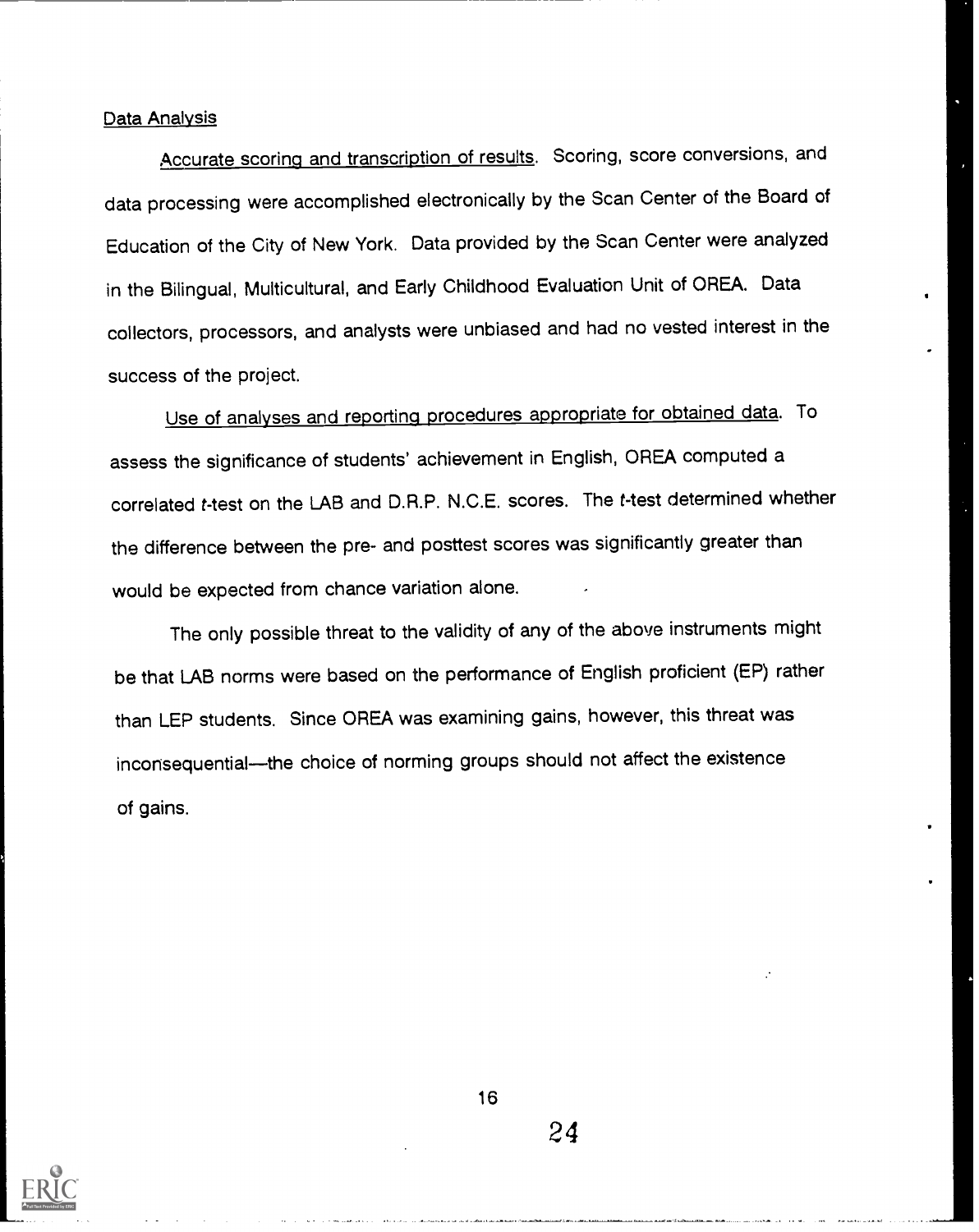#### III. FINDINGS

#### PARTICIPANTS' EDUCATIONAL PROGRESS

Project GOALS carried out all instructional activities specified in its original design.

#### Participants' Progress in English

Throughout the school year, students had ample opportunity to develop their English language skills.

The OREA evaluation consultant visited a transitional E.S.L. class of 18 project students at South Shore High School. The spacious and clean classroom was decorated with posters on multicultural themes and maps of world regions. The class was working on a unit about Native Americans as part of a pilot curriculum called "In Transition," which was content-based and aimed to develop the academic language abilities of LEP students more quickly. The lesson combined teacher-directed and cooperative-learning patterns. The instructional method cornbined whole-language and content-based approaches. After listening to the teacher read a Native American poem, students divided into four mixed-ability groups. Each group took a section of the poem, practiced reading the stanzas, and finally recited them in turn to the rest of the class. The students appeared enthusiastic and highly motivated.

At South Shore High School, the OREA evaluation consultant observed an advanced E.S.L. business unit class of 16 project students. The goal of this unit was to enhance students' job-skills by concentrating on work-related vocabulary, pronunciation, and business mathematics. Study skills and job-related expectations



17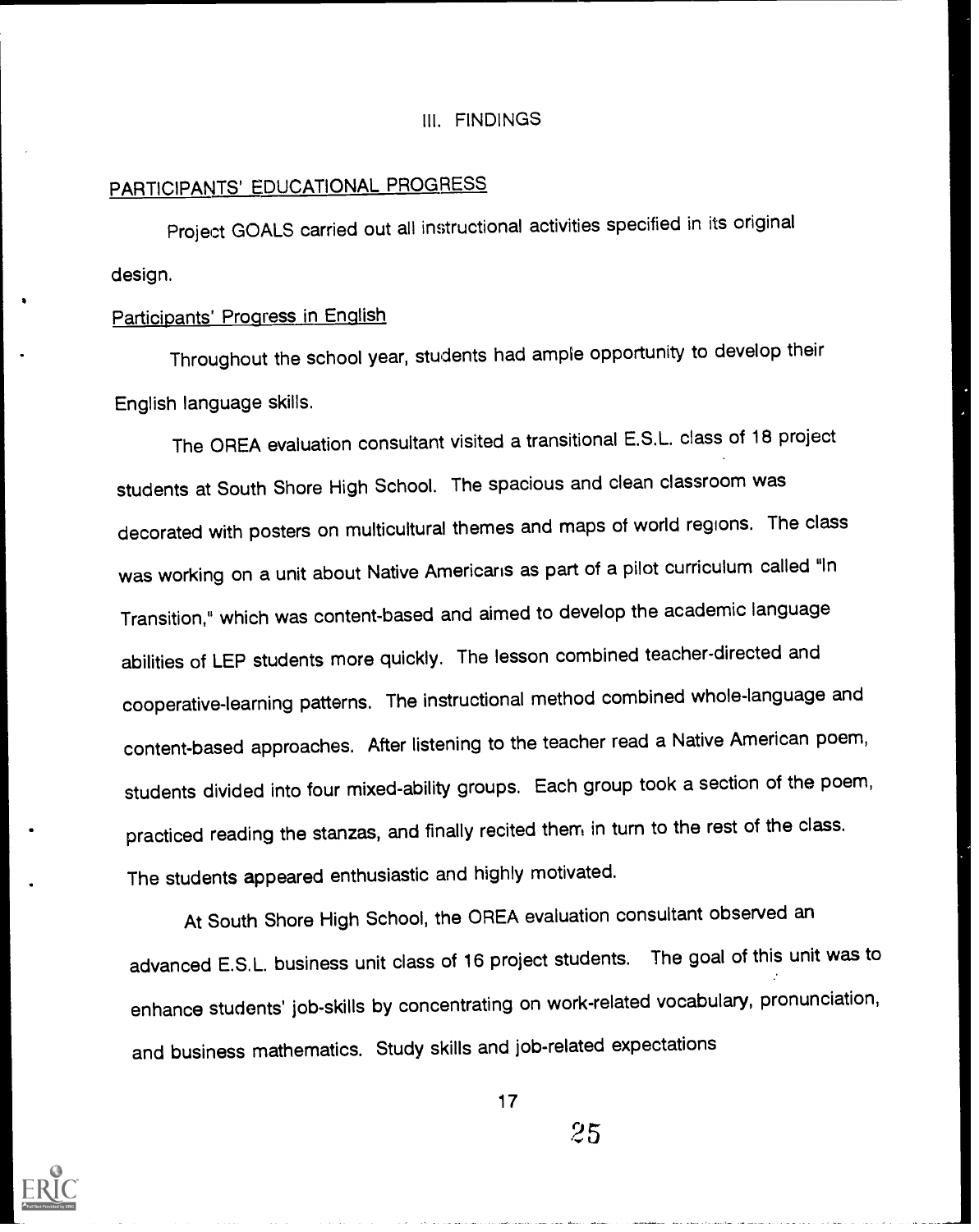and responsibilities were stressed. The lesson was teacher-directed and combined whole language and content-based instructional methods. The class read aloud from a teacher-made handout and reviewed their notes on inventories, job fields, interviewing skills, occupations, and interpreting bar and pie graphs.

At Edward R. Murrow High School, the OREA evaluation consultant observed an advanced E.S.L. class of 24 students. The class was divided in half and alternated lab and classroom instruction. The rooms were spacious, clean, well-lit, and well-ventilated. Each room had new desks and chairs. The lab section held 20 computers and four printers. Students in the lab used the software program "Learning 100" to practice sentence structure, play word games, and compose essays and poems. The computer automatically recorded scores, which allowed students to progress to higher levels of instruction at their own pace. In the classroom section, the teacher-directed instruction focused on building and reinforcing vocabulary related to transportation, landscape, and architecture. The teacher used the whole language approach and total physical response to enable students to "see" and "feel" concepts related to their environment. A paraprofessional assisted a student with a physical disability.

There were two evaluation objectives for E.S.L., one for LEP students and one for EP students:

Participating students will master English language skills as shown by an average gain of five N.C.E.s on the LAB.

There were complete pre- and posttest scores on the LAB for 248 students from grades nine through twelve. (See Table 6.) Gains for these students



18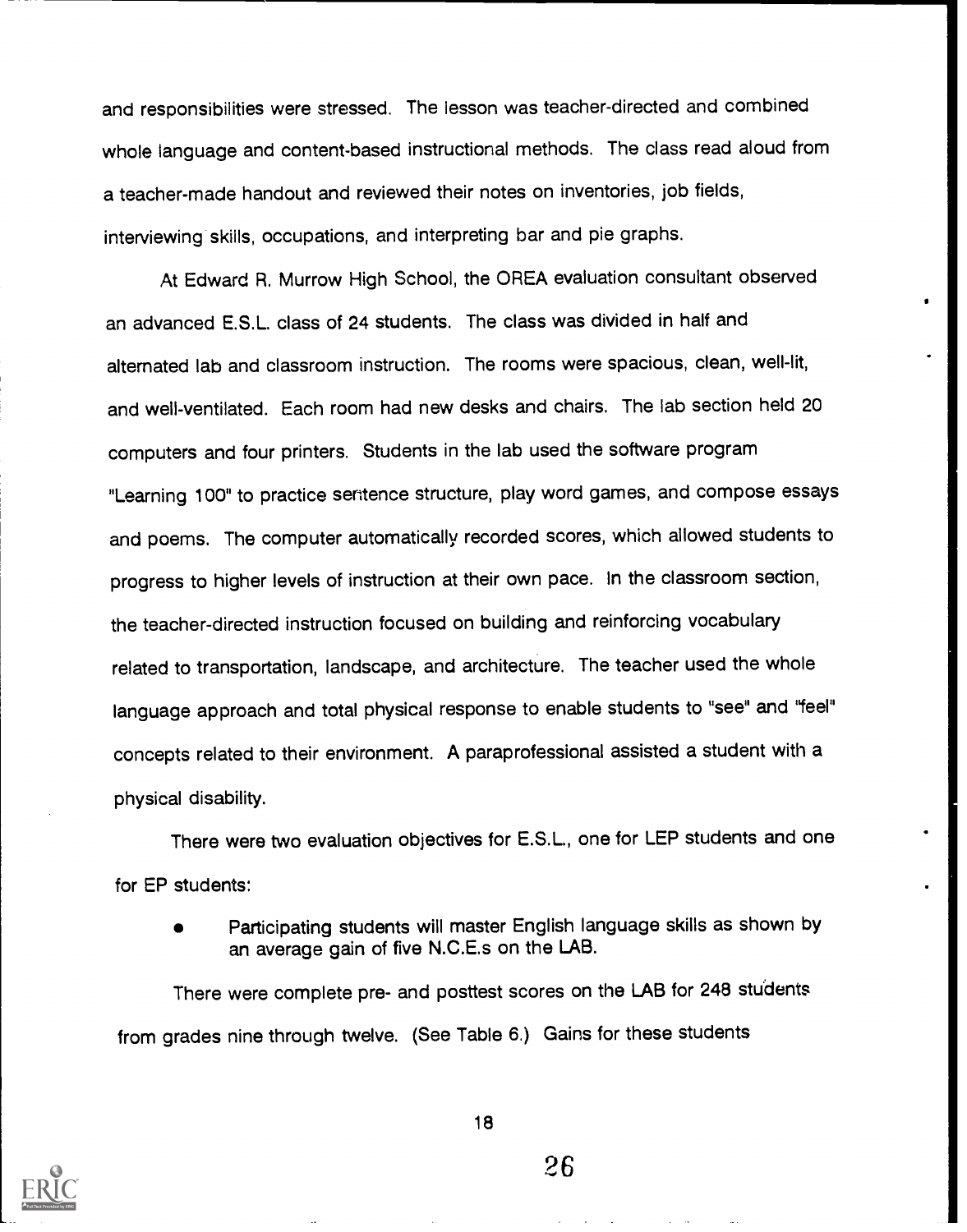

# TABLE 6<br>Pretest/Posttest N.C.E. Differences on the<br>Language Assessment Battery (LAB), by Site

| Edward R. Murrow<br><b>James Madison</b> | students for<br>whom data                             |      |        |      |      |                |         | value    |
|------------------------------------------|-------------------------------------------------------|------|--------|------|------|----------------|---------|----------|
|                                          | were available                                        | Mean | C<br>S | Mean | ပ္ပဲ | Mean           | င်<br>၁ |          |
|                                          | $\overline{9}$                                        | 21.2 | 11.3   | 32.0 | 18.7 | 10.8           | 14.8    | 7.06*    |
|                                          | 77                                                    | 16.3 | 14.1   | 32.4 | 18.3 | 16.1           | 14.6    | $9.66*$  |
| South Shore                              | 77                                                    | 16.3 | 12.2   | 25.2 | 14.4 | <u>ග</u>       | 0.S     | $8.54*$  |
| Total                                    | 248                                                   | 18.2 | 12.7   | 30.0 | 17.6 | $\frac{8}{10}$ | 13.5    | $13.80*$ |
| $*_{p < .05}$                            | Participants made significant increases at all sites. |      |        |      |      |                |         | 8<br>29  |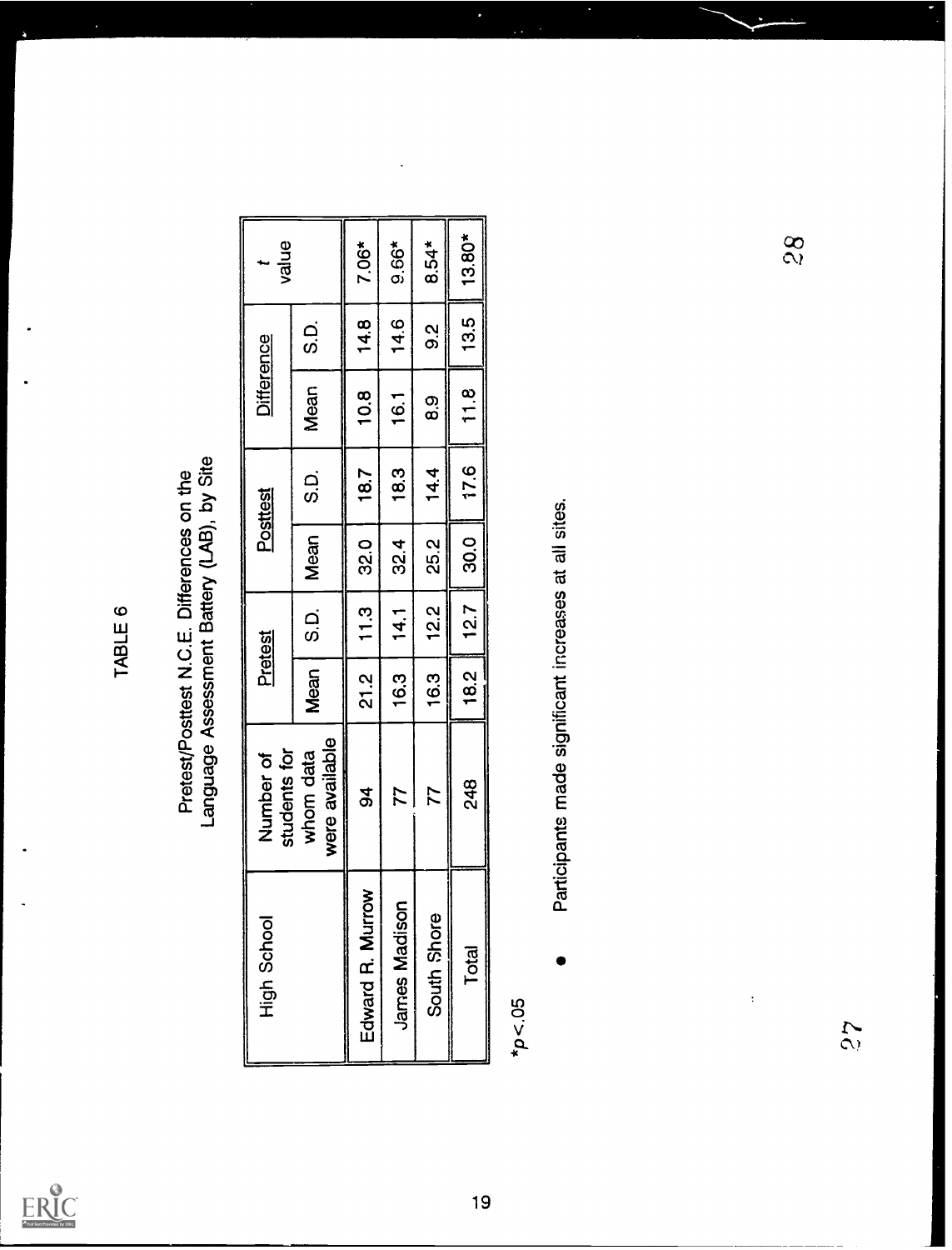(11.8 N.C.E.s) were statistically significant and were more than the previous year's 8.8 N.C.E.s.

The project met its English language skills objective, as it had in the previous year.

As a result of participating in the program, English proficient students will show a gain of one N.C.E. in English reading achievement.

There were complete pre- and posttest scores on the Degrees of Reading Power (D.R.P.) test for 41 EP students in grades nine and ten. (See Table 7.) The overall gain (6.02 N.C.E.s) for reported students was statistically significant and was more than that of the previous year (3.1 N.C.E.s).

The project met its English reading achievement objective, as it had in the

previous year.

#### Participants' Progress in Native Language Arts

The evaluation objective for N.L.A. was:

At least 70 percent of the participating students enrolled in native language instruction will score at or above the passing criterion of 65.

At least 75.9 percent of students in each language group passed N.L.A. both

semesters. (See Table 8.)

Project GOALS met its native language arts objective, as it had in the

previous year.

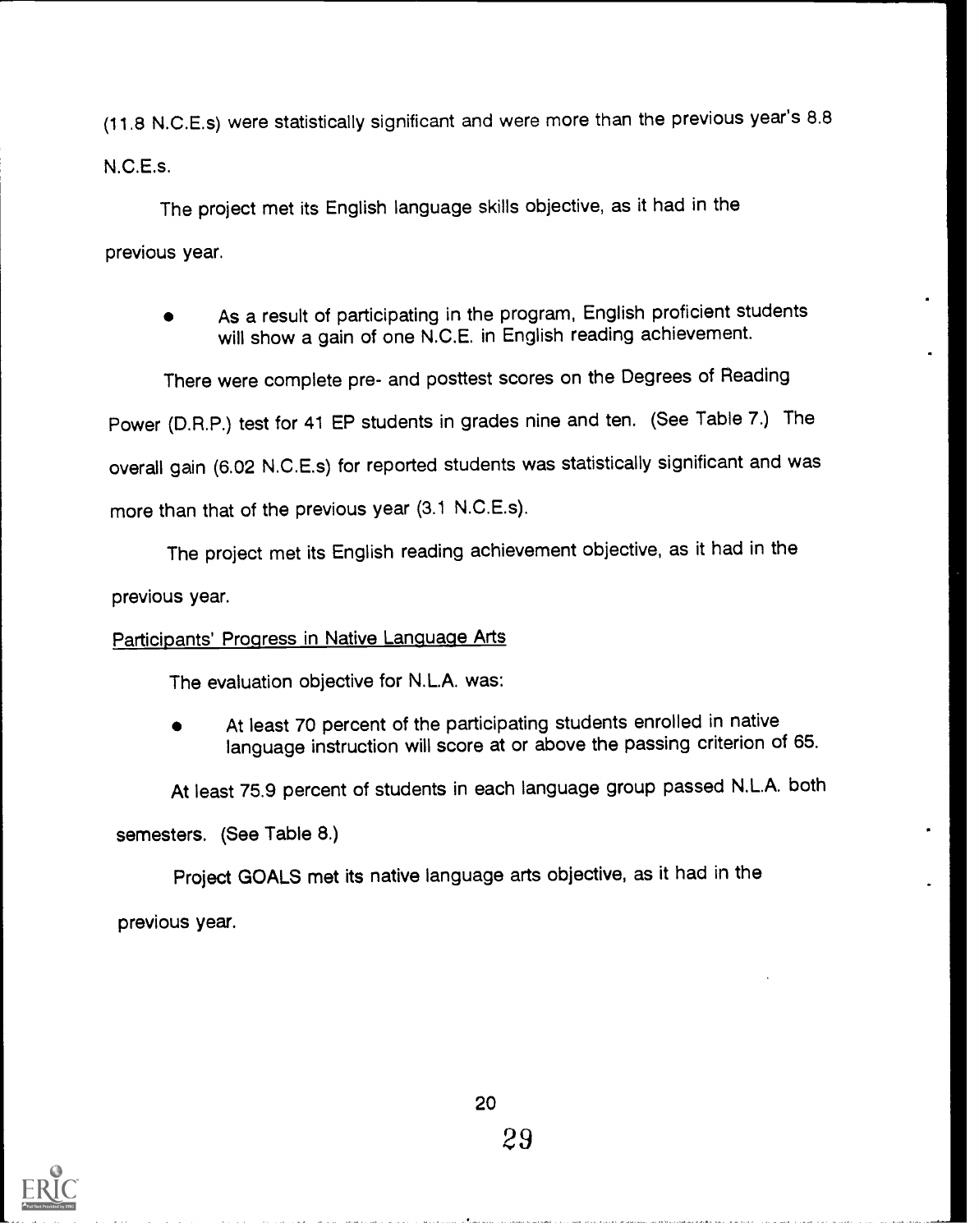

# TABLE 7<br>Pretest/Posttest N.C.E. Differences on the<br>Degrees of Reading Power (D.R.P.), by Site

| value           |                                             | 5.84* | ł                |                      | 1.23        | 6.02*          | $\overline{\Omega}$                                                               |
|-----------------|---------------------------------------------|-------|------------------|----------------------|-------------|----------------|-----------------------------------------------------------------------------------|
|                 | C.<br>CO                                    | 8.8   | ļ                |                      | 12.2        | $\mathbf{8.9}$ |                                                                                   |
| Difference      | Mean                                        | 83    | $\mathbf{I}$     |                      | 8.7         | 83             |                                                                                   |
|                 | C.<br>S.D.                                  | 14.2  | I                |                      | 12.2        | 13.9           |                                                                                   |
| <b>Posttest</b> | Mean                                        | 36.2  | ļ                |                      | 89          | 36.4           |                                                                                   |
|                 | C.C                                         | 10.6  | İ                |                      | 14.8        | 10.8           |                                                                                   |
| Pretest         | Mean                                        | 27.9  |                  | ļ                    | 30.3        | <b>28.0</b>    |                                                                                   |
| Number of EP    | were available<br>students for<br>whom data | 38    |                  | $\circ$              | က           | $\mathbf{A}$   | Overall, students had posttest gains far greater than the objective of one N.C.E. |
| High School     |                                             |       | Edward R. Murrow | <b>James Madison</b> | South Shore | Total          | 30<br>$^{*}p < 05$                                                                |

÷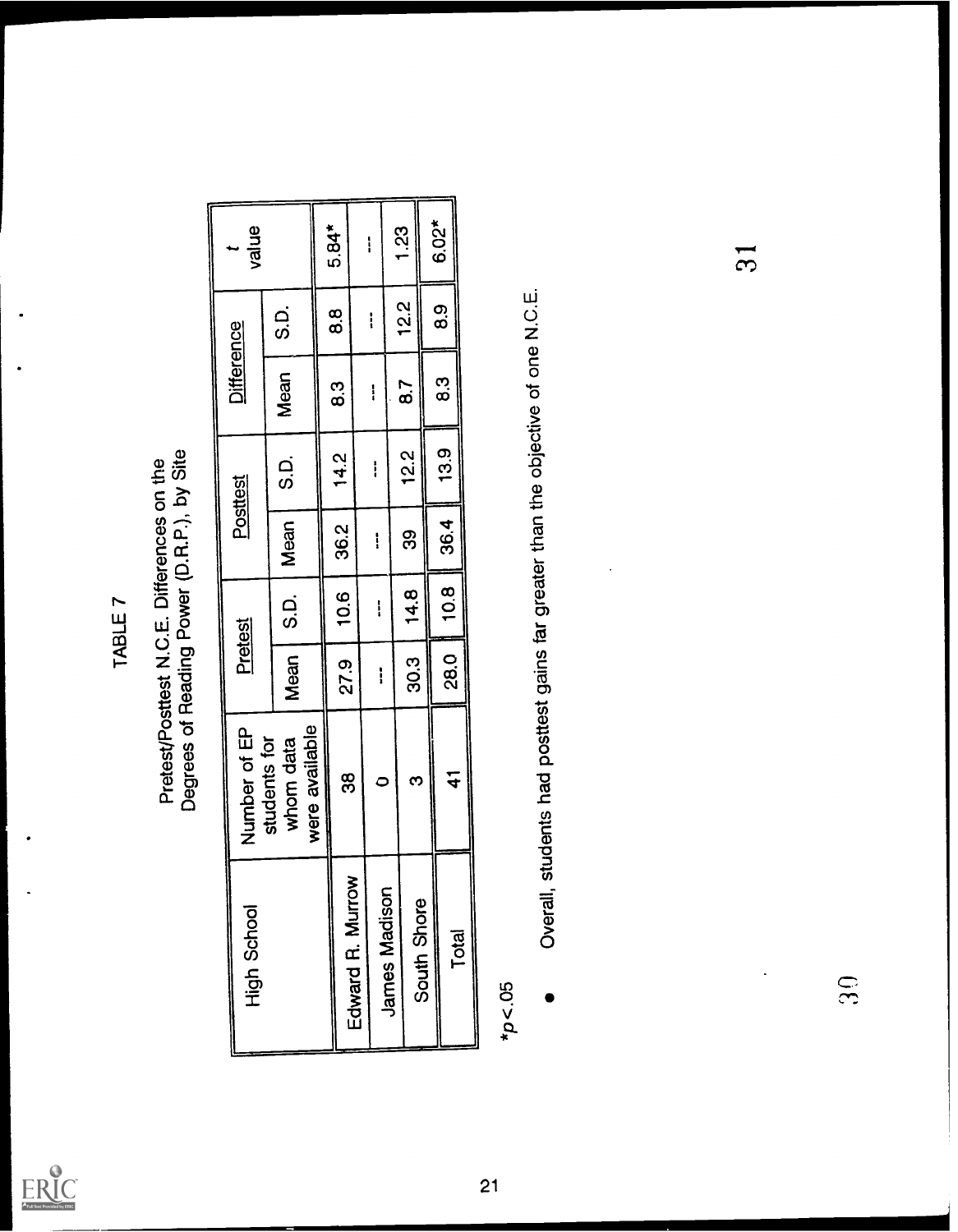#### TABLE 8

|          | Fall               |                    |                    | Spring             |  |  |
|----------|--------------------|--------------------|--------------------|--------------------|--|--|
| Language | Number<br>Enrolled | Percent<br>Passing | Number<br>Enrolled | Percent<br>Passing |  |  |
| Mandarin | 34                 | 91.2               | 32                 | 96.9               |  |  |
| Russian  | 16                 | 100.0              | 8                  | 100.0              |  |  |
| Spanish  | 37                 | 86.5               | $29^{\degree}$     | 75.9               |  |  |

#### Passing Grades in Native Language Arts, by Language

Passing rates were above the projected 70 percent for all language groups.

#### Participants' Academic Achievement

At Edward R. Murrow High School, content area classes were taught in Spanish and Mandarin in the fall; teachers progressed to English supplemented by the native language in the spring, as students developed their English language skills. Word processing instruction was in English using E.S.L. techniques for the entire year. At James Madison High School, English was supplemented by Russian in the content areas. At South Shore High School, content area courses were taught in English with E.S.L. techniques. Teachers at all three sites used a wide array of strategies and techniques, particularly cooperative learning; video; peer tutoring by bilingual college students and seniors; visual aids such as maps, models, and pictures; and hands-on projects.

An OREA evaluation consultant visited a tenth grade biology class of 14 Spanish-speaking students at Edward R. Murrow High School. The classroom was



22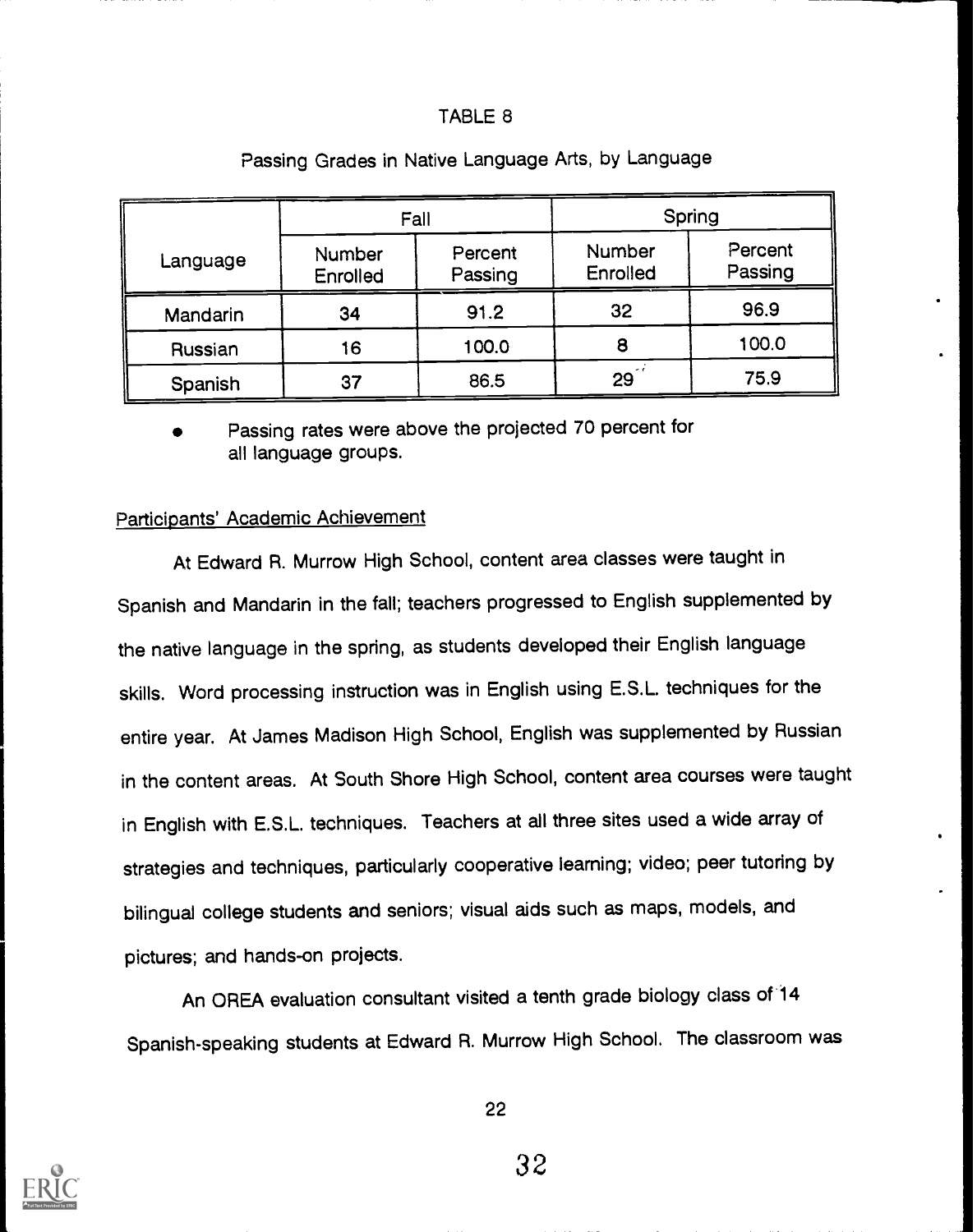spacious, well-lit, and clean, although the acoustics were adversely affected by the passing of nearby subway trains. The teacher presented a lesson on heredity with an overhead projector as a visual aid. English with occasional recourse to Spanish was used to clarify and reinforce scientific concepts. Students were actively involved in the lesson and used both English and Spanish to ask questions and volunteer responses.

The project proposed several content area objectives:

Participating students will score at or above the passing criterion of 65 in mathematics at a rate that is equal to or greater than that of similar non-program students.

At Edward R. Murrow High School, 83.1 percent of participating students received passing grades in mathematics as opposed to 75.7 percent of non-program students. At James Madison High School, 75.7 percent of participating students received passing grades in mathematics as compared with 62 percent of nonprogram students. At South Shore High School, 83.8 percent of participating students received passing grades in mathematics as compared with 69.3 percent of non-program students.

The project met its mathematics objective. OREA was unable to evaluate the mathematics objective in the previous year.

Participating students will score at or above the passing criterion of 65 in social studies and science at a rate that is equal to or greater than that of similar non-program students.

At Edward R. Murrow High School, 87.8 percent of participating students received passing grades in social studies and 84.2 percent in science as compared



23

33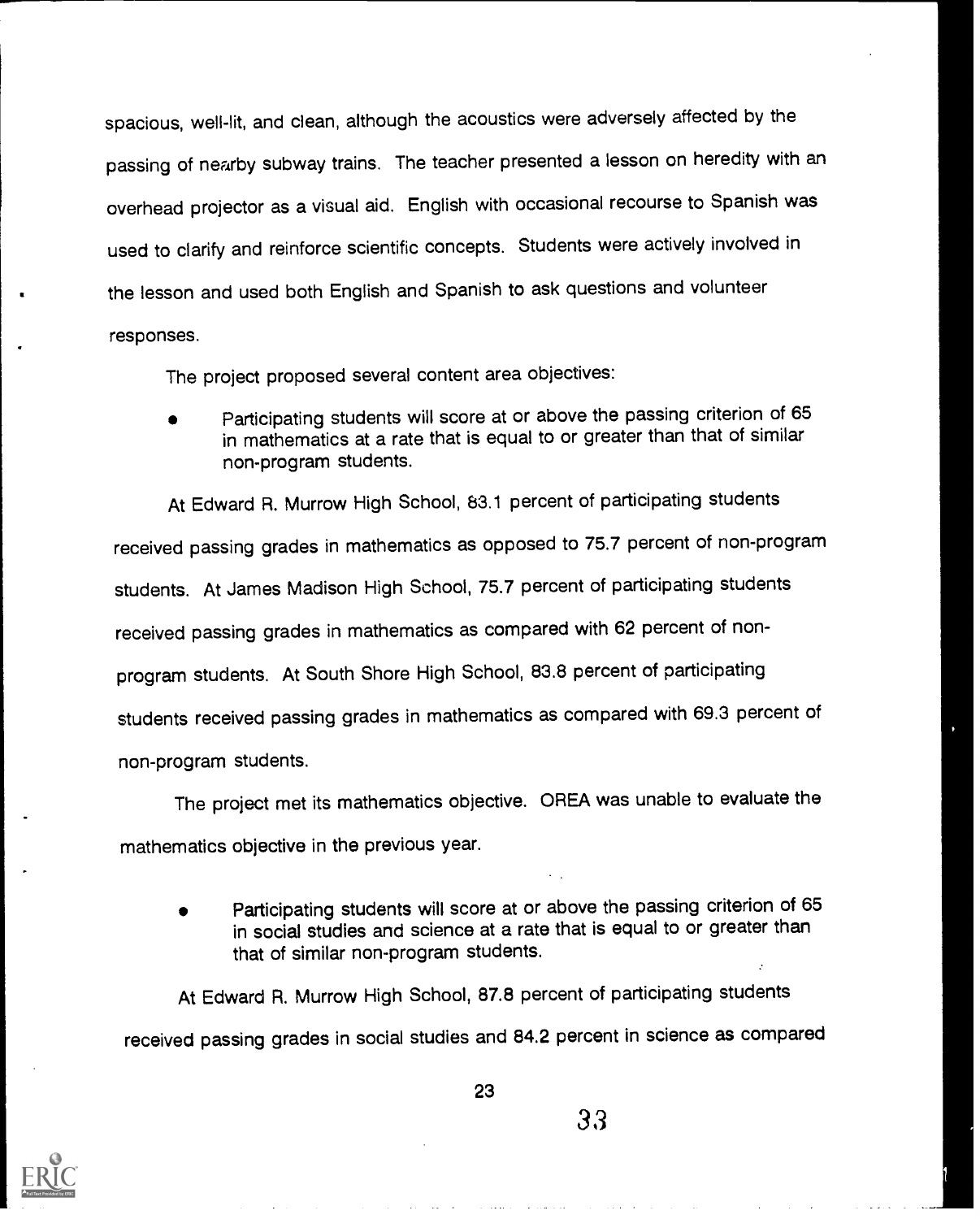with 79.7 percent in social studies and 80.8 percent in science for non-program students. At James Madison High School, 85.6 percent of participating students received passing grades in social studies and 89.0 percent in science as compared with 74.2 percent in social studies and 74.8 percent in science for non-program students. At South Shore High School, 86.0 percent of participating students received passing grades in social studies and 79.4 percent in science as compared with 82.4 percent in social studies and 75.4 percent in science for non-program students.

The project met it social studies and science objective. OREA was unable to evaluate the social studies and science objective in the previous year.

At least 70 percent of the students enrolled in vocational education, career awareness, and employment-related courses will score at or above the passing criterion of 65.

Over 90 percent (93.4) of participating students enrolled in vocational education, career awareness (computers), and employment-related courses (keyboarding) received passing grades. (See Table 9.)

The project met its objective for vocational education, career awareness, and employment-related courses. The project partially met this objective in the previous year.



24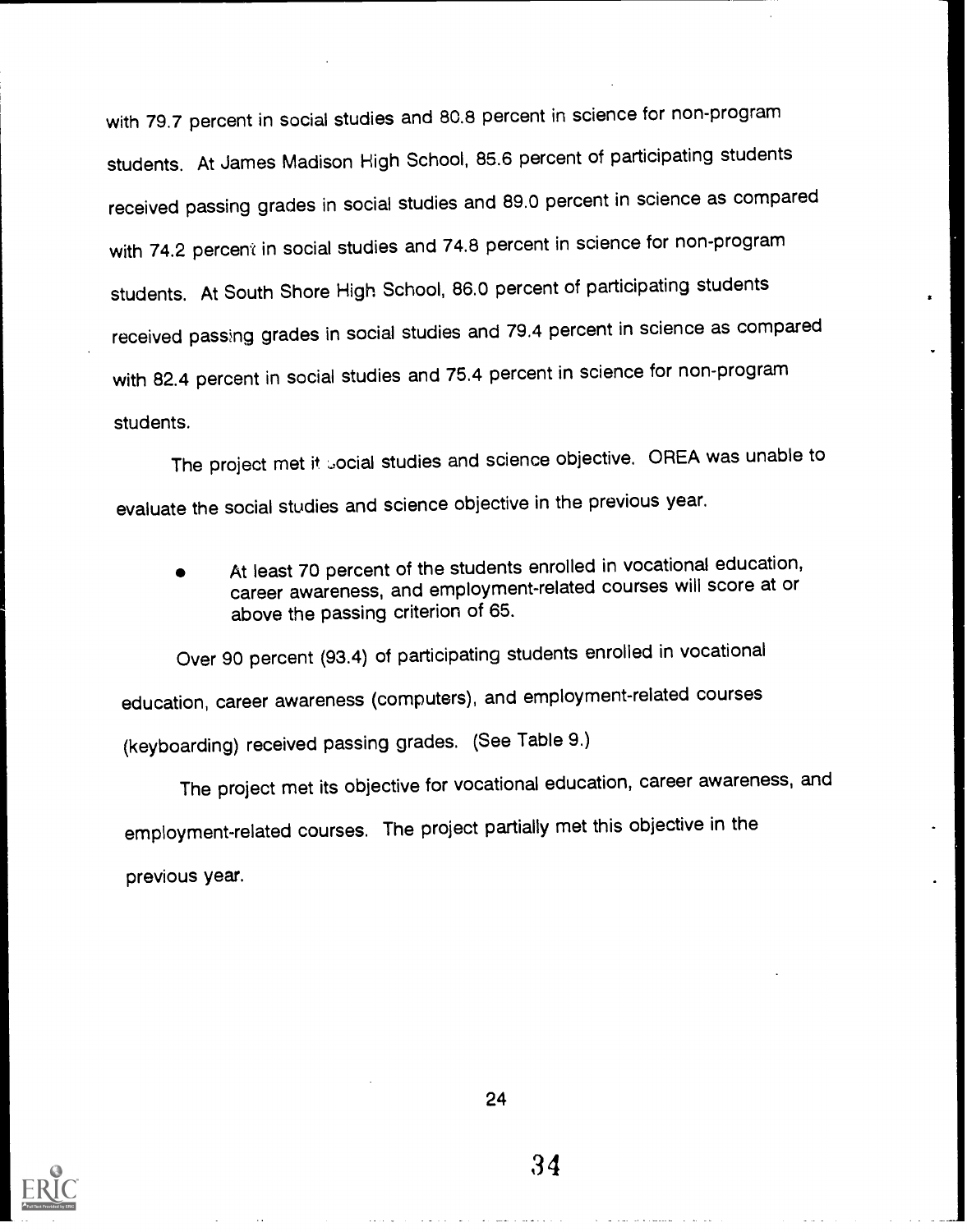

TABLE 9<br>Passing Grades in Vocational Courses, by Site

| Spring 1993      | Percent<br>Passing<br>students for<br>whom data<br>Number of<br>reported<br>were | 541<br>$\overline{1}$ | n/a<br>$\overline{\mathsf{n}}/\mathsf{a}$ | 97.9<br>47  | 88.5<br>88                  | 82.4<br>$\overline{1}$    | 90.0<br>$\frac{1}{\sqrt{2}}$ | 100.0<br>25                 | 100.0<br>က                    | 100.0<br>ဖာ           | 36                                                                                   |
|------------------|----------------------------------------------------------------------------------|-----------------------|-------------------------------------------|-------------|-----------------------------|---------------------------|------------------------------|-----------------------------|-------------------------------|-----------------------|--------------------------------------------------------------------------------------|
|                  | Passing<br>Percent                                                               | 88.9                  | 75.0                                      | 94.2        | 95.5                        | 100.0                     | 83.3                         | 92.5                        | 80.0                          | 100.0                 |                                                                                      |
| <b>Fall 1992</b> | students for<br>whom data<br>Number of<br>reported<br>were                       | $\frac{\infty}{1}$    | $\blacktriangleleft$                      | 52          | 22                          | $\mathsf{L}$              | $\boldsymbol{\omega}$        | $\overline{a}$              | <b>SD</b>                     | $\boldsymbol{\omega}$ |                                                                                      |
|                  | <b>Content Area</b>                                                              | Vocational Education  | Computers                                 | Keyboarding | <b>Vocational Education</b> | Computers                 | Keyboarding                  | <b>Vocational Education</b> | Computers                     | Keyboarding           | In both semesters, at least 75 percent of participating students at all sites passed |
|                  | Project Site                                                                     |                       | Edward R. Murrow H.S.                     |             |                             | James Madison High School |                              |                             | ٦.<br>South Shore High School |                       | their vocational courses.<br>35                                                      |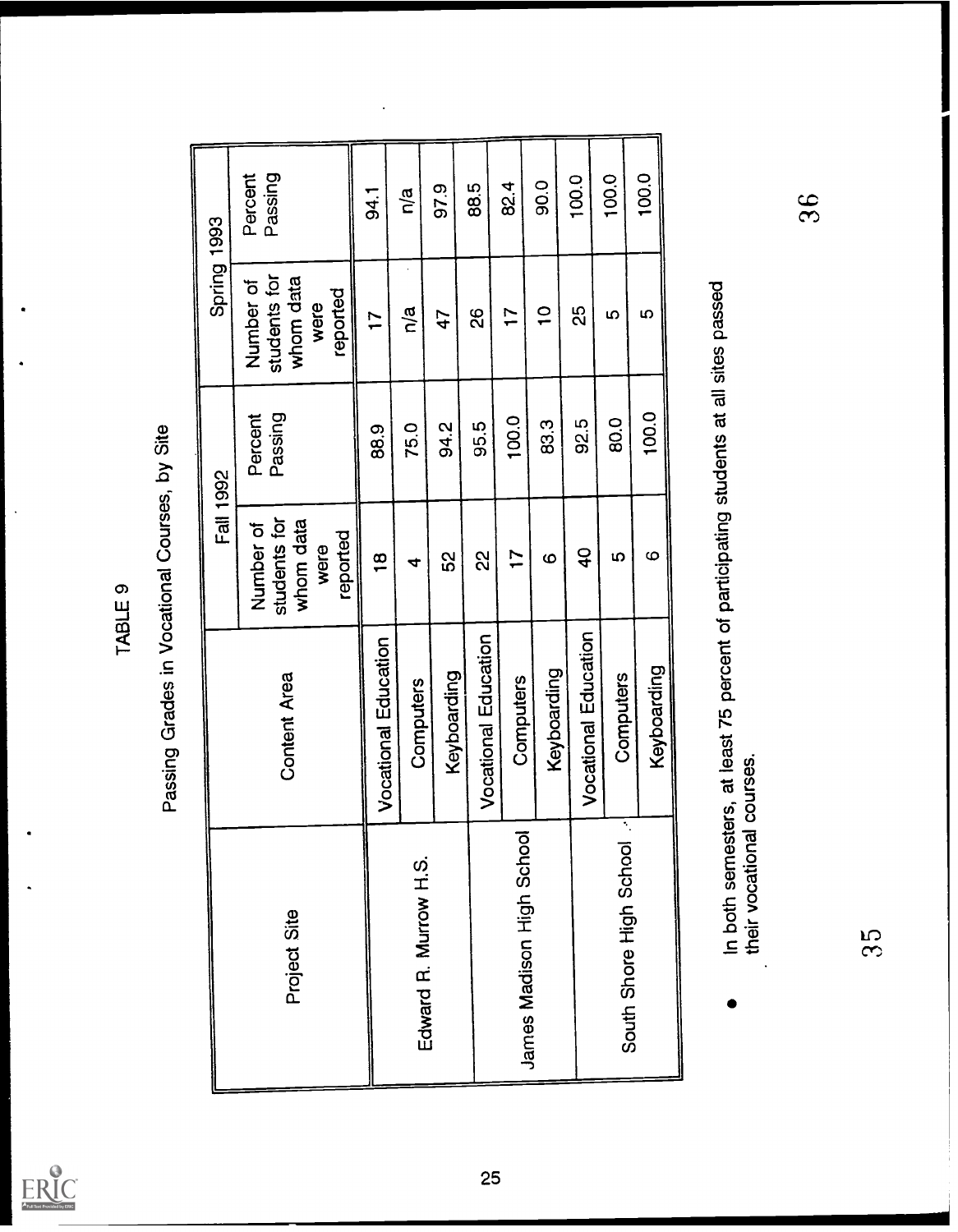# FORMER PARTICIPANTS' PROGRESS IN ENGLISH LANGUAGE CLASSROOMS

Nine students (2.1 percent of participants) were mainstreamed at the end of the last school year. Their subsequent performance was monitored by Project GOALS. In the fall semester, seven students enrolled in rhainstream classes in English, six in mathematics, six in science, seven in social studies, one in computers, and three in a business vocational course. In the spring semester, six students enrolled in mainstream classes in English, four in mathematics, six in science, six in social studies, two in computers, and one in a business vocational course. All students passed.

# OVERALL EDUCATIONAL PROGRESS ACHIEVED THROUGH PROJECT

#### Educational Field Trips

Project GOALS provided field trips for participants to acquaint them with various aspects of life in the United States. These trips included visits to the Statue of Liberty, the Immigrant Museum on Ellis Island, the Tenement Museum on the Lower East Side of Manhattan, the Museum of the Moving Image, and Chinatown.

#### Cultural Pride

Multicultural education was an integral part of the curriculum and aimed to instill in each student pride in his or her own culture as well as sensitivity to other cultures. Project students from the three sites competed in Russian, Korean, Haitian, Chinese, and E.S.L. in the Bilingual Oratory Olympics in Brooklyn during March and April 1993. Project students also participated in a variety of other multicultural activities, including cultural fairs and performances, native language contests, and the publication of native language magazines.

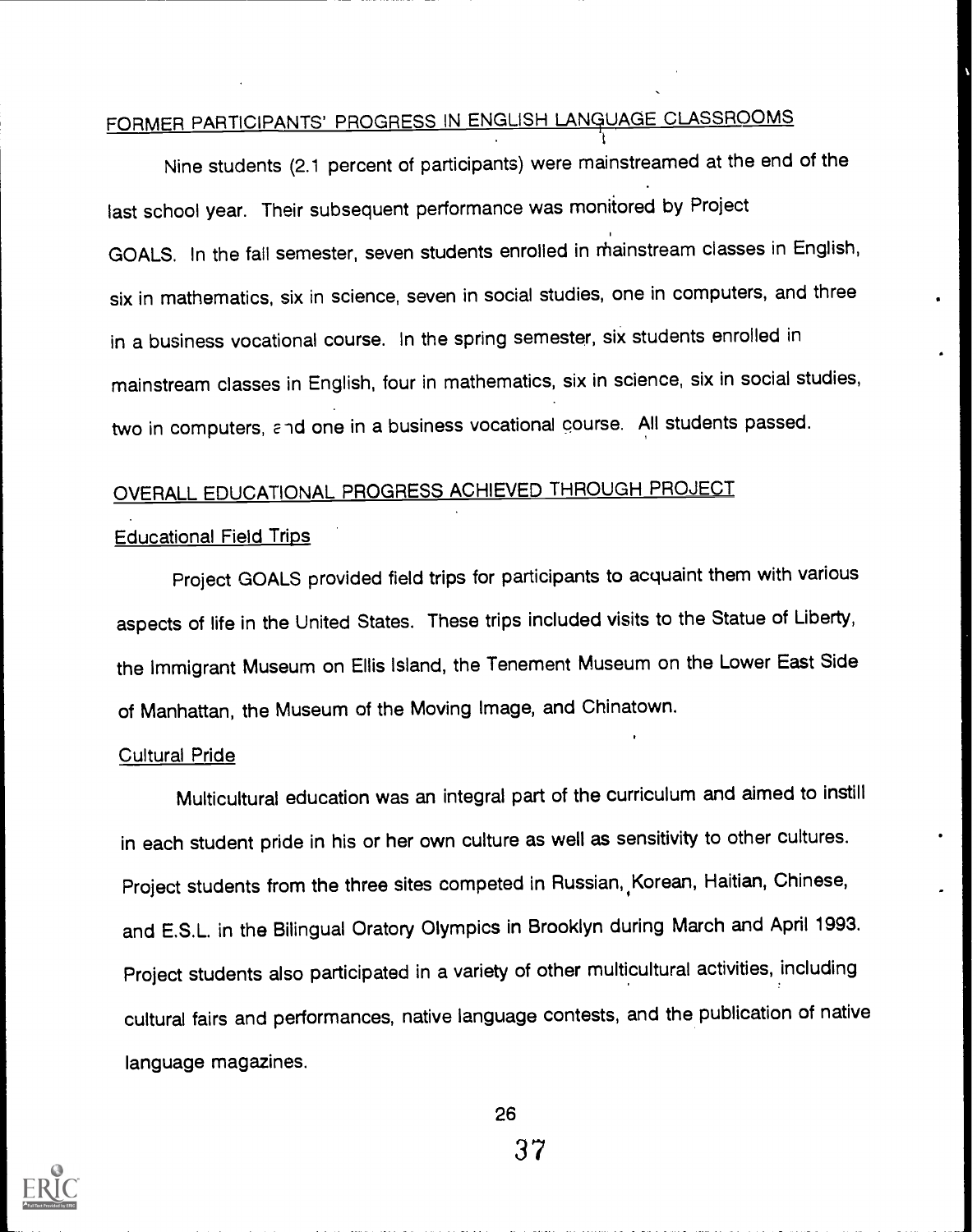#### Grade Retention

Project GOALS did not propose any objectives for grade retention. Twenty-six participating students (7.0 percent) were retained in grade at the end of the school year under review. This represented a decrease over the previous year, when 43 project students (9.8 percent) were retained in grade. The improved rate was probably due to the support services offered by Project GOALS, such as tutoring.

#### Dropout Prevention

Project GOALS proposed the following dropout prevention objective:

Participating students will have a lower dropout rate (p<.05) than similar non-program students

The dropout rate for project students at Edward R. Murrow High School was 1.5 percent. The schoolwide dropout rate was 1.6 percent. No project students dropped out at either James Madison or South Shore High Schools, compared with schoolwide dropout rates of 3.2 percent and 3.6 percent, respectively.

The overall dropout rate for project students was 0.5 percent, 2.3 percent lower than the overall rate of 2.8 percent for non-program students.

Project GOALS met its objective for dropout prevention. The project partially met this objective in the previous year.

#### Attendance

The project had one attendance objective:

Participating students' attendance will be significantly higher (p<.05) than mainstream students'.

To meet this objective, project staff met to discuss the problems of student

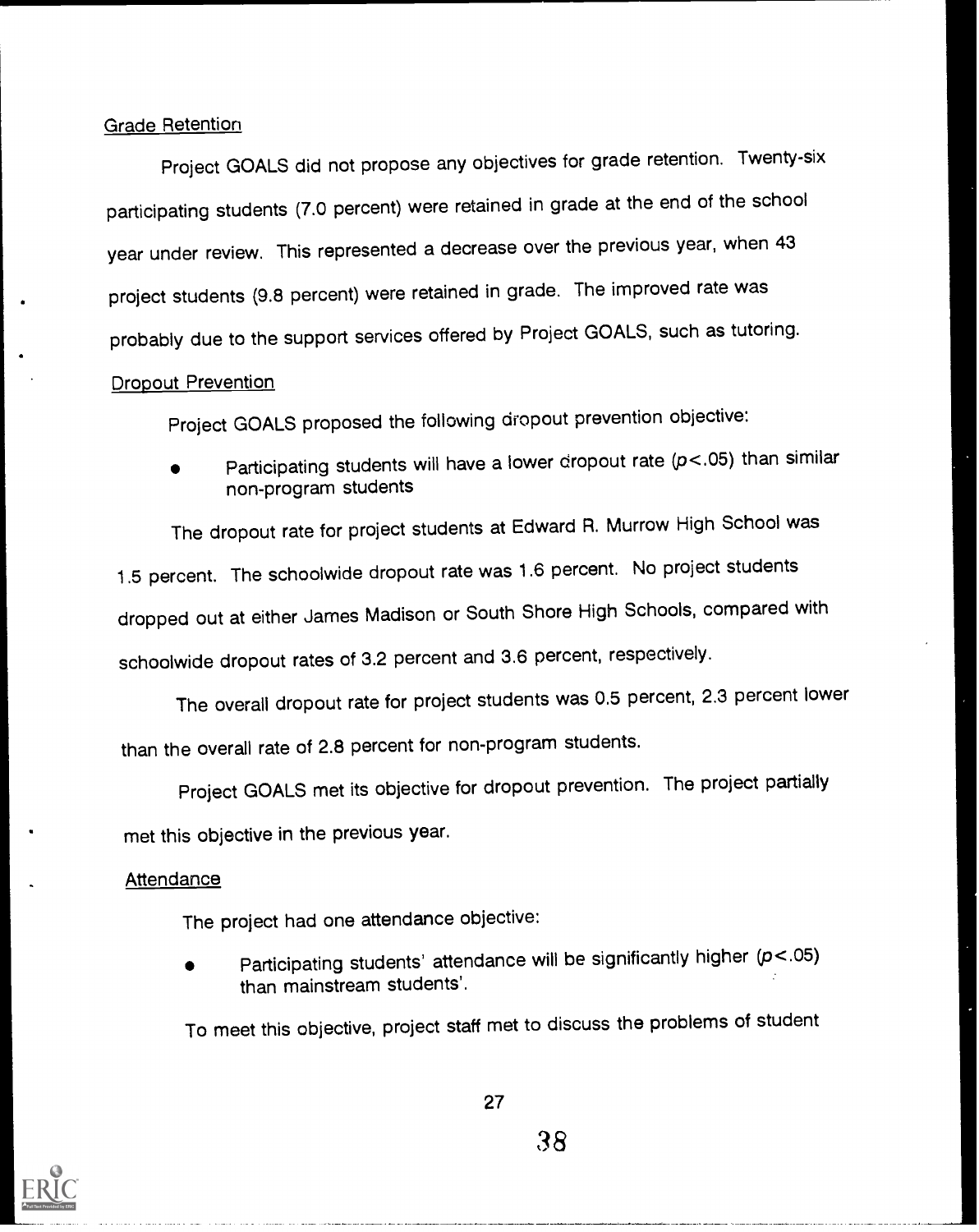achievement and social development; held advisory sessions with students; communicated with parents through phone calls, letters, and interviews; supervised peer tutoring to address academic weaknesses, referred students to Arista's peer tutoring program and private tutors; and assigned students an attendance card which required the signatures of all subject teachers each day and of parents each week.

The attendance rate for project students at Edward R. Murrow High School was 88.6 percent, based on 126 students, while the schoolwide attendance rate was 89.4 percent. The attendance rate for project students at James Madison High School was 91.6 percent, based on 128 students, as compared to a schoolwide attendance rate of 89.5 percent. At South Shore High School, the attendance rate for project students was 94.1 percent, based on 97 students, and the schoolwide attendance rate was 83.9 percent. (See Table 10.)

#### TABLE 10

|                  | <b>Attendance Rates</b> |            |  |
|------------------|-------------------------|------------|--|
| High School      | <b>Project Students</b> | Schoolwide |  |
| Edward R. Murrow | 88.6                    | 89.4       |  |
| James Madison    | 91.6                    | 89.6       |  |
| South Shore      | 94.1                    | 83.9       |  |

#### Attendance Rates, by Site

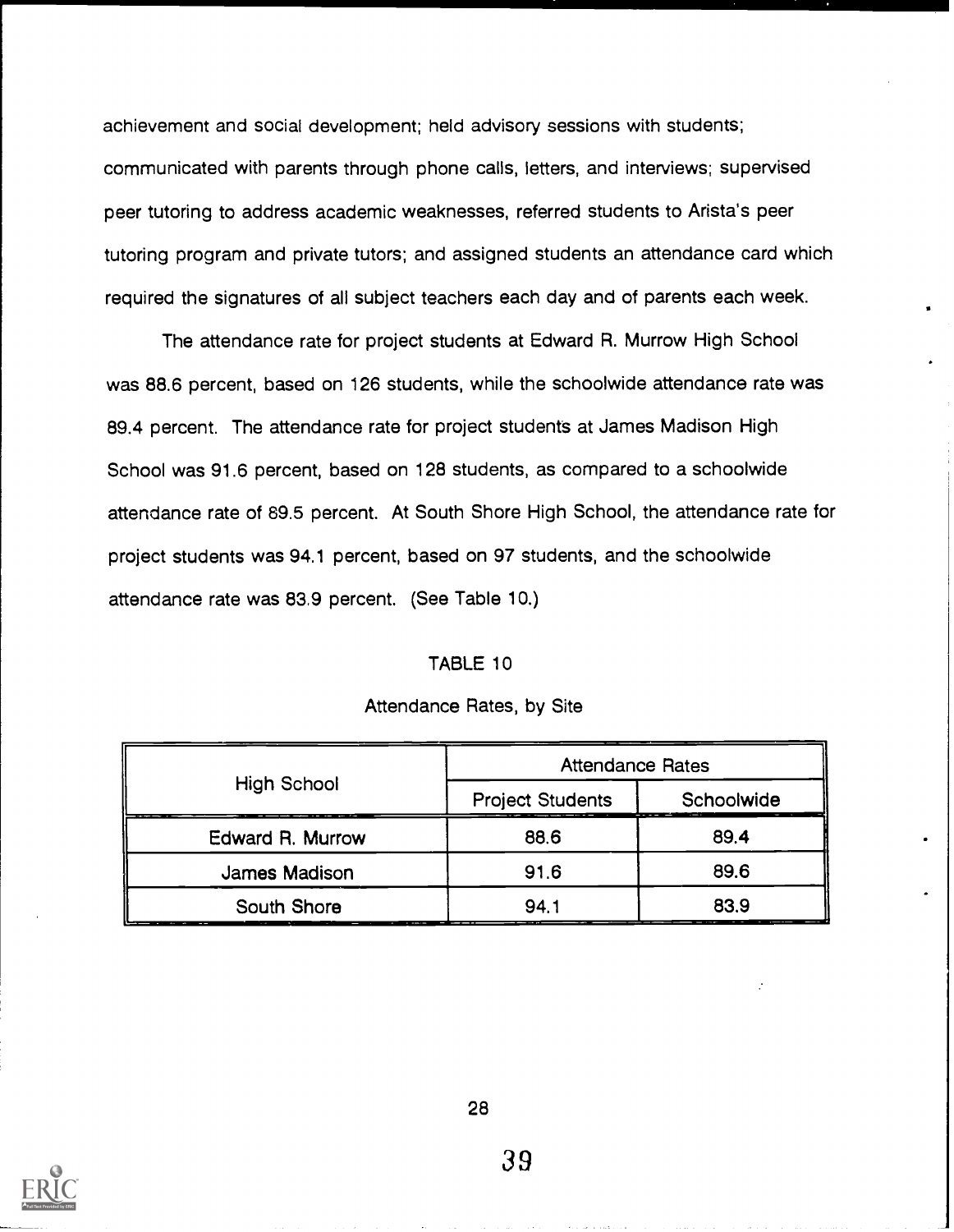At both James Madison and South Shore High Schools, project students' attendance rates were appreciably higher than those of mainstream students. While the attendance rate of project students at Edward R. Murrow High School was slightly lower than that of mainstream students, attendance was higher this year than last, and the difference between project and mainstream students' attendance rates was smaller.

The project partially met its attendance objective, as in the previous year. Placement in Gifted and Talented Programs

All three high schools offered honor classes for gifted and talented students including project students. College advisement and information regarding special opportunities were also made available.

No project students were placed in a program for the gifted and talented.

# Enrollment in Post-secondary Education Institutions

Thirty-six graduating seniors indicated that they would be enrolling in postsecondary educational institutions in the year under review. The project offered college and career advisement to participating students and their parents.

#### CASE HISTORIES

Iran American Services

S. was a 20-year-old twelfth grader about to graduate. He had emigrated to the United States from Poland in 1987. When he enrolled in Project GOALS in 1988, he lacked any English language skills. His skills in his native language were weak, and he failed the R.C.T. in Polish twice. He also failed E.S.L. and content area courses. The guidance counselor attempted but failed to enlist the support of the

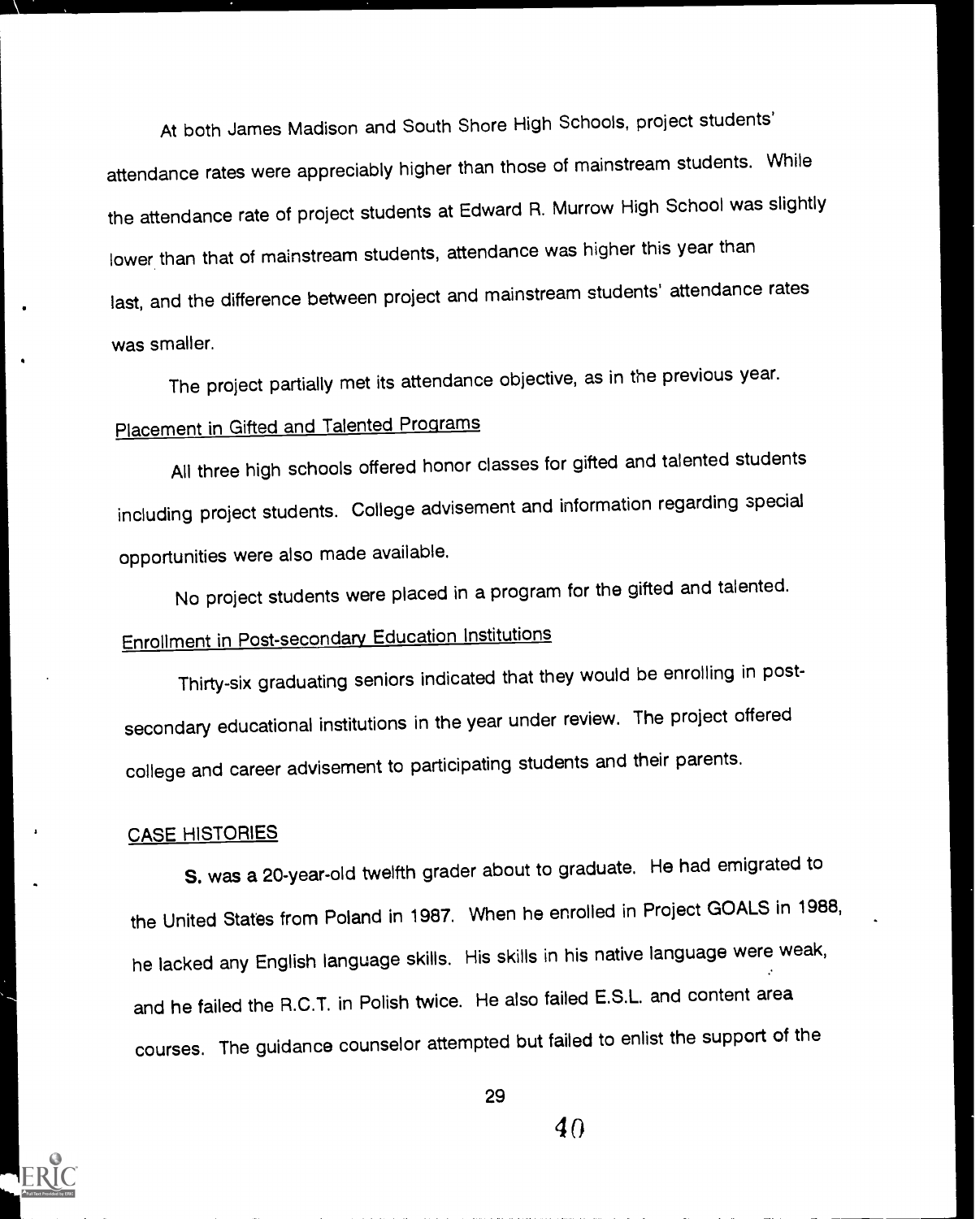student's brother and other family members in motivating the student, because the family's primary concern was that the student contribute financially. The guidance counselor felt it was important that the student not get discouraged and, with the assistance of an interpreter and a Russian teacher who spoke some Polish, organized a program of after-school tutoring and evening and summer school classes to help S. S. exhibited much improvement, and his success encouraged him to remain in school. He planned to become a policeman or fireman or to go on to a technical college.

Y. was a Korean student who enrolled in Project GOALS in 1990. His English skills were poor when he entered the program, but the staff recognized his high intelligence. He earned good grades during his first year, but his grades declined precipitously in the second year. He often cut classes. By the third year, he rarely attended school and was considering dropping out. The guidance counselor spoke to Y. and his family and found that his problems stemmed from an existential/religious crisis: he had considered becoming a priest but came to realize that he was an atheist. He was also under pressure to join a peer group at another school, Canarsie High School, and had cut classes to do so. After discussing these problems at length with project staff, the student began to improve his attendance and grades and was making plans to attend college.



41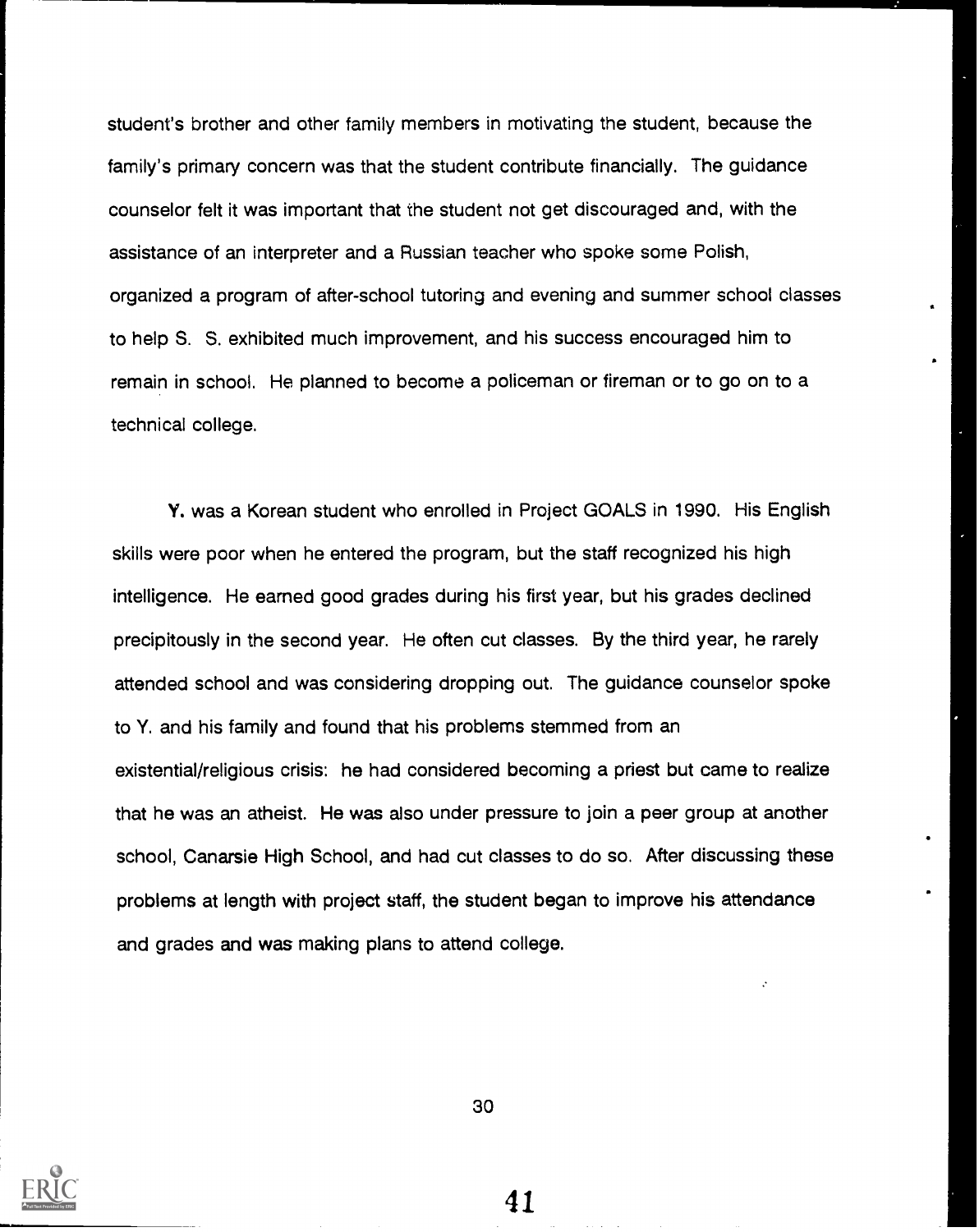#### STAFF DEVELOPMENT OUTCOMES

The project provided tuition assistance to program teachers and also offered many staff development workshops throughout the school year. These focused on E.S.L. and content area curriculum strategies and instruction, the writing of essays, computer-assisted writing, and LAB testing. An average of five staff members attended each workshop. The project also offered staff the opportunity to attend a bilingual education conference. The project did not propose any objectives for staff development.

# PARENTAL INVOLVEMENT OUTCOMES

Project GOALS offered parents of participating students an orientation meeting, workshops, and the opportunity to attend field trips throughout the school year. The project also issued invitations to parent/teacher conferences. The project did not propose any objectives for parental involvement.

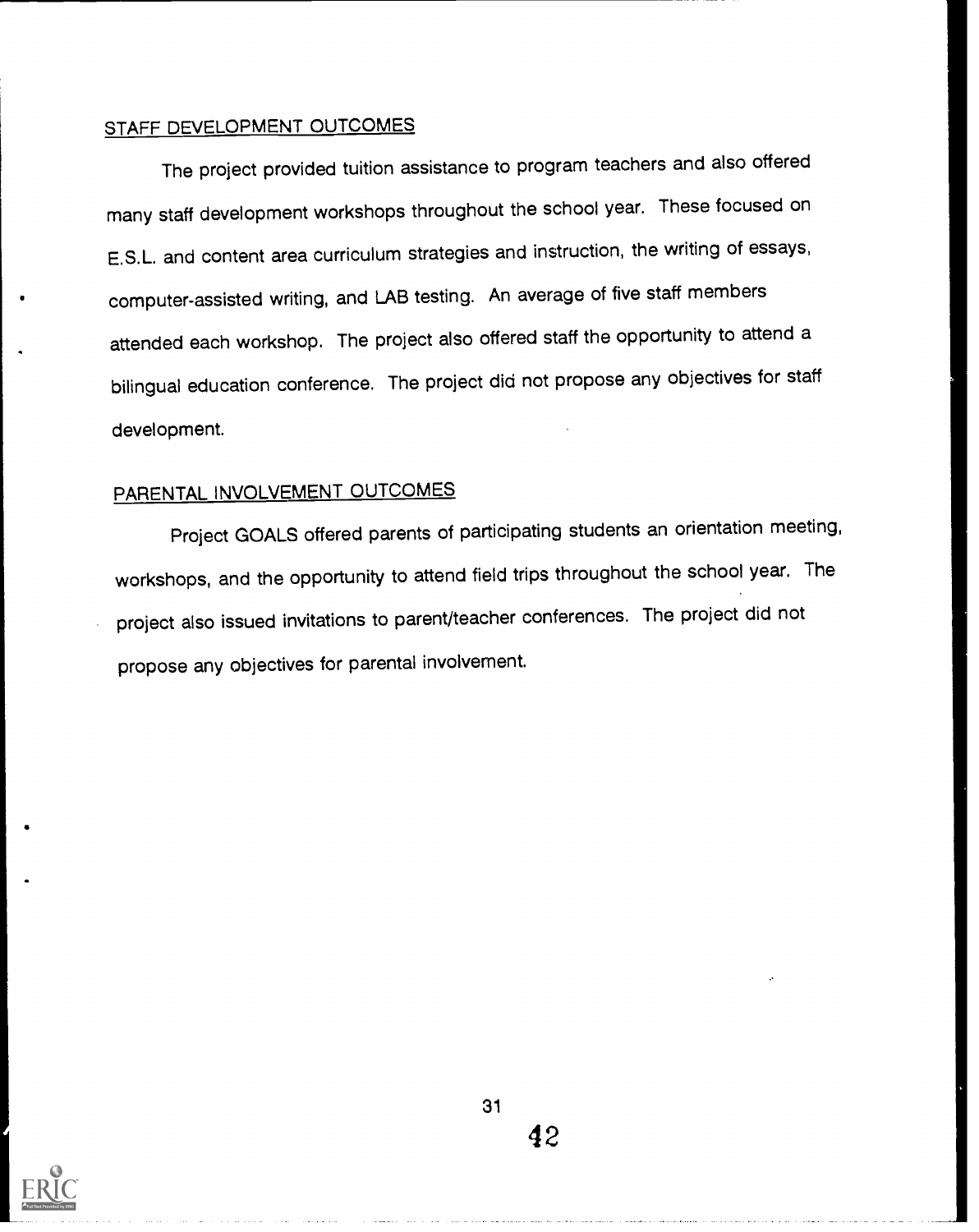# IV. SUMMARY, CONCLUSIONS, AND RECOMMENDATIONS

# ACHIEVEMENT OF OBJECTIVES

Project GOALS met its objectives for English language skills; English reading achievement; N.L.A.; the content areas of mathematics, social studies, and science; vocational education; and dropout prevention. It partially met its attendance objective.

Participating students in Project GOALS showed academic progress: <sup>343</sup> students were promoted to the next grade or graduated. The students showed gains in their English language skills as indicated by pre-/posttest increases in scores on the LAB and D.R.P. Participants also showed gains in N.L.A. and the content areas as indicated by their final course grades.

Project services not only benefited the students academically but also increased their awareness of the importance of education. At all three high schools, the dropout rates of project students were lower than those of mainstream students; at South Shore and James Madison High Schools, the difference in rates was appreciable. Attendance rates at these two sites were higher than those of mainstream students, and the attendance rate of project students at Edward R. Murrow High School was approaching that of mainstream students.

# MOST AND LEAST EFFECTIVE COMPONENTS

E.S.L., N.L.A., and the content area components of Project GOALS were highly effective. Quantitative and qualitative data, and feedback from those administering



32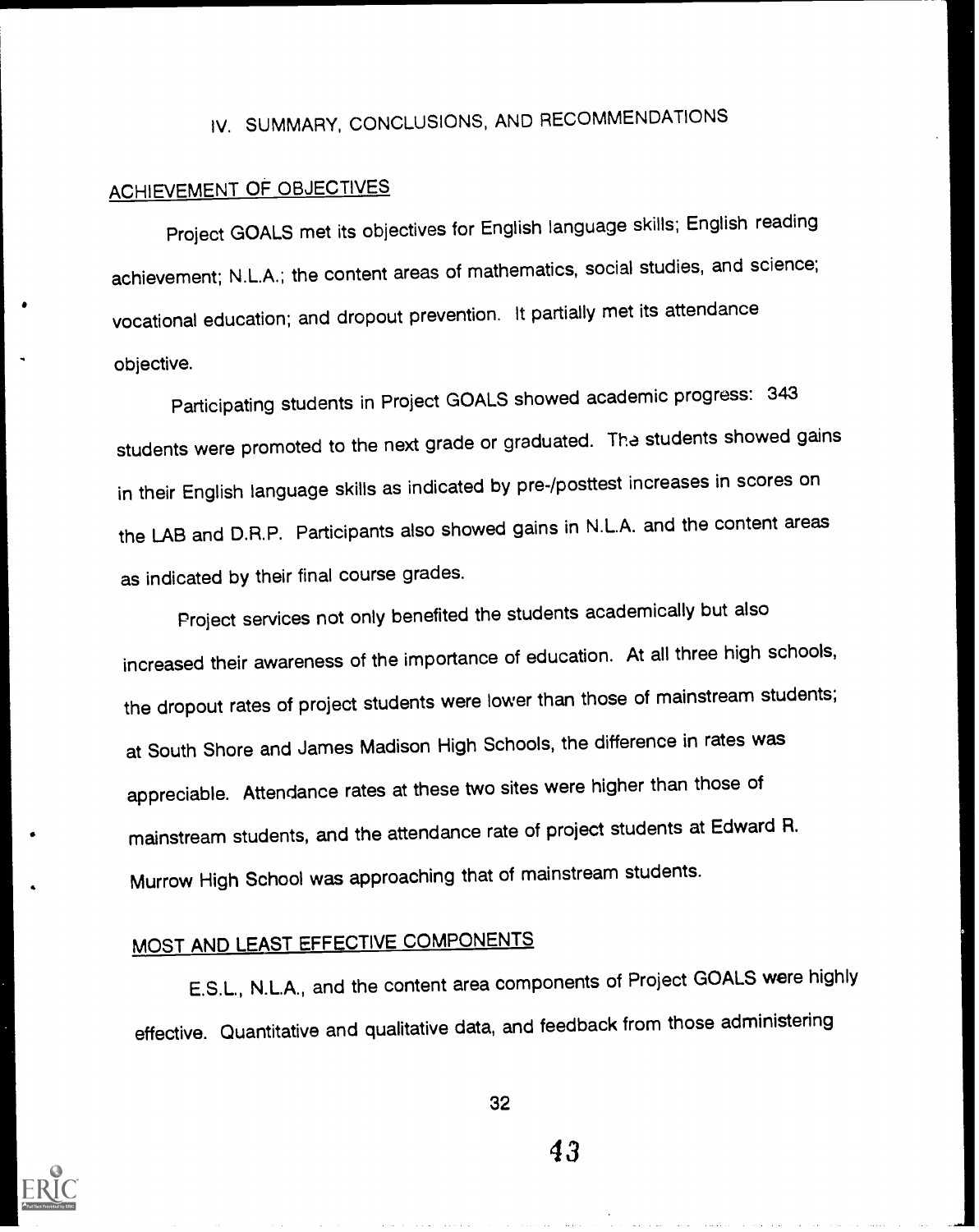the program, attested to the strength shown in these areas.

The project director also singled out the guidance counseling component as highly effective. There were guidance counselors at all three project sites who served project students exclusively. The counselor:student ratio was far more favorable than for non-project students and allowed counselors to focus solely on, and be more sensitive to, the particular needs of LEP and at-risk students. The project director reported that this component will continue beyond the life of the project.

The business class piloted this year at South Shore High School was very effective. The project expected to refine it to include a career/college exploration component at the intermediate and advanced levels for the 1993-94 school year and has purchased instructional materials to implement this. The project director recommended its extension to the other two project sites.

#### RECOMMENDATION TO ENHANCE PROJECT EFFECTIVENESS

The conclusions, based on the findings of this evaluation, lead to the following recommendation:

Continue successful efforts begun last year to improve attendance at Edward R. Murrow High School.

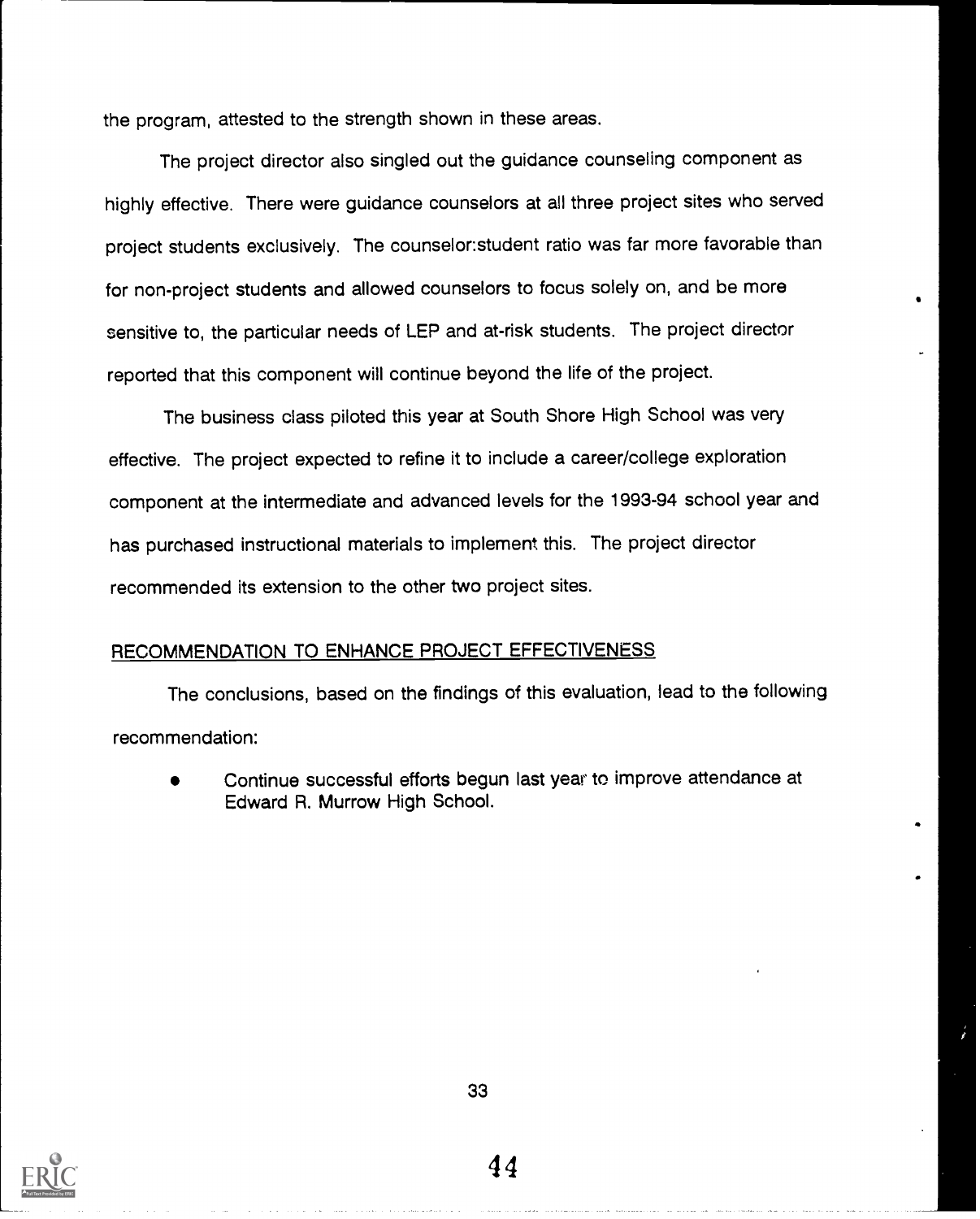# Instructional Materials

 $\ddot{\phantom{a}}$ 

| Author                 | Publisher        | <b>Title</b>                                            | Date of<br>Publication |
|------------------------|------------------|---------------------------------------------------------|------------------------|
| lantorno & Papa        | Addison-Wesley   | <b>Turning Points</b>                                   | 1989                   |
| Davidson & Blat        | Newbury House    | Write from the Start                                    | 1984                   |
| $\star$                | ÷                | <b>Computer Software-</b><br>-PFS Write- I.B.M.         | $\star$                |
| S.E. Hinton            | Dell             | <b>The Outsiders</b>                                    | 1984                   |
| Theodore Taylor        | Avon             | The Cay                                                 | 1982                   |
| I.B.M.                 | I.B.M.           | <b>Computer Software</b><br>Wordstar                    | 1988                   |
| <b>Currents Series</b> | $\star$          | <b>Currents in Poetry</b><br>& other 9th grade<br>books | 1984                   |
| Orange                 | McDougal, Littel | Reading Literature,<br>9th grade level                  | 1986                   |
| Shakespeare            | Macmillan        | Romeo & Juliet                                          | 1976                   |
| Draper                 | Prentice-Hall    | <b>Great American</b><br>Stories, 1 & 2                 | 1986                   |
| McKay/Petit            | Prentice-Hall    | At the Door                                             | 1984                   |

\*Information not provided.



restaurantes<br>1980 - Carlos Carlos

e i vez e vez e vez e vez e vez e vez e vez e vez e vez e vez e vez e vez e vez e vez e vez e vez e vez e vez<br>Eventuel e vez e vez e vez e vez e vez e vez e vez e vez e vez e vez e vez e vez e vez e vez e vez e vez e vez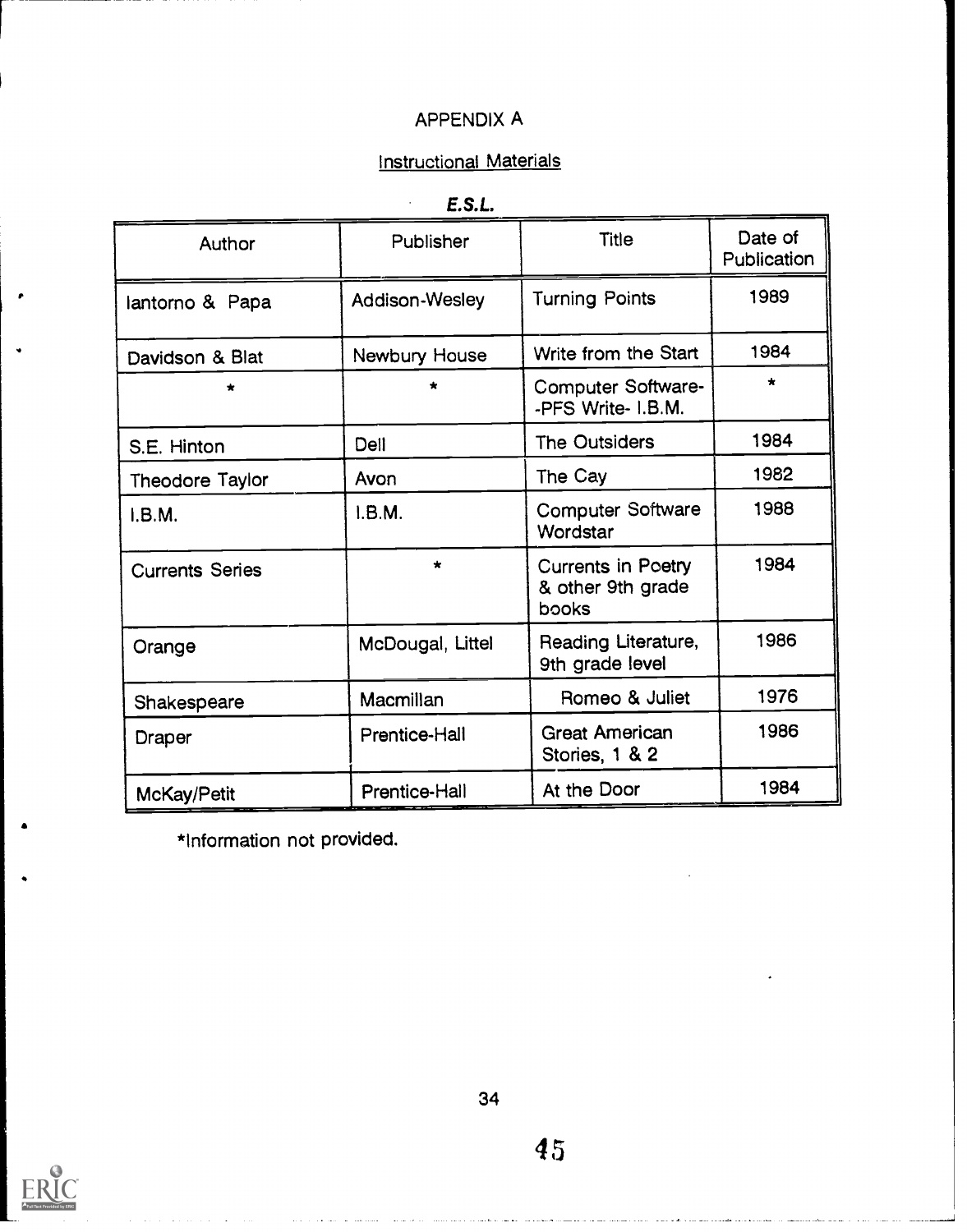# Instructional Materials, cont'd.

# N.LA. (Chinese)

| Author  | Publisher | <b>Title</b>                                             | Date of<br>Publication |
|---------|-----------|----------------------------------------------------------|------------------------|
| $\star$ | *         | <b>Exploring World</b><br>Culture                        |                        |
| $\star$ | $\star$   | <b>Exploring World</b><br><b>History</b>                 | $\star$                |
| $\star$ |           | <b>World Studies</b><br>(Chinese)                        | $\star$                |
| $\pm$   | $\star$   | <b>Advanced Chinese</b><br>Language Readers,<br>1, 11, 8 | $\star$                |

# N.LA. (Russian)

| Author  | Publisher | Title                                              | Date of<br>Publication |
|---------|-----------|----------------------------------------------------|------------------------|
| various | $\star$   | <b>Russian and Soviet</b><br>Literature            |                        |
| various |           | Pages from<br>Russian Fiction                      |                        |
| Chekov  |           | <b>Humorous Stories</b>                            |                        |
|         |           | We Read and<br>Speak about<br>Russian<br>Composers | $\star$                |

\*Information not provided.

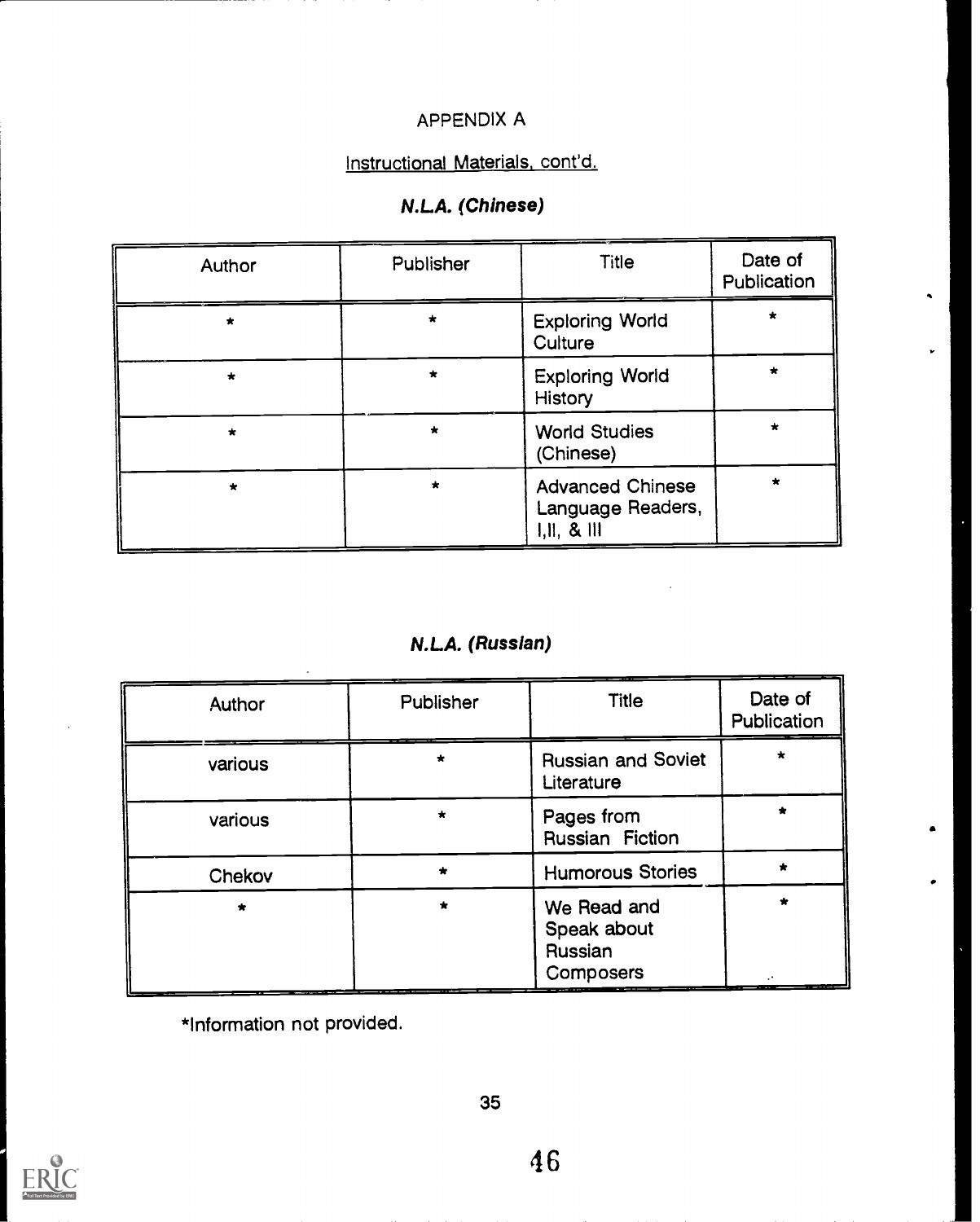# Instructional Materials, cont'd.

# N.LA. (Spanish)

| Author                           | Publisher | <b>Title</b>                        | Date of<br>Publication |
|----------------------------------|-----------|-------------------------------------|------------------------|
| Jorge Luis Borges                | $\star$   | <b>Narraciones</b>                  |                        |
| Jorge Luis Borges                | $\star$   | El libro de arena                   | $\star$                |
| Federico Garcia Lorca            | $\star$   | Bodas de sangre                     | $\star$                |
| Federico Garcia Lorca            | $\star$   | Yerma                               | $\star$                |
| <b>Gabriel Garcia Marquez</b>    | $\star$   | Cien años de soledad                | $\star$                |
| <b>Gabriel Garcia</b><br>Marquez | $\bullet$ | El amor en los<br>tiempos de colera | $\star$                |
| Ana Maria Matute                 | $\star$   | Fiesta de Noroeste                  | $\star$                |
| Ana Maria Matute                 | $\star$   | El Tiempo                           | $\bullet$              |
| Miguel de Unamuno                | $\bullet$ | <b>Niebla</b>                       | $\bullet$              |
| Miguel de Unamuno                |           | <b>Abel Sanchez</b>                 | ÷                      |

# Mathematics

| Author          | Publisher             | <b>Title</b>                     | Date of<br>Publication |
|-----------------|-----------------------|----------------------------------|------------------------|
| <b>Dressler</b> | Amsco                 | Algebra I                        | 1987                   |
| Goozner         | Amsco                 | <b>Math Skills Workbook</b>      | 1987                   |
| Gafney/Beevs    | McGraw-Hill           | <b>Essential Math Skills</b>     | 1979                   |
| Rasmussen       | <b>Key Curriculum</b> | Key to Algebra Book I            | 1983                   |
| Bell/Gawronski  | Scott, Foresman       | <b>Mastering Computer Skills</b> | 1982                   |
| Tobin, Grossman | Sadlier-Oxford        | Math for Today                   | 1985                   |

\*Information not provided.

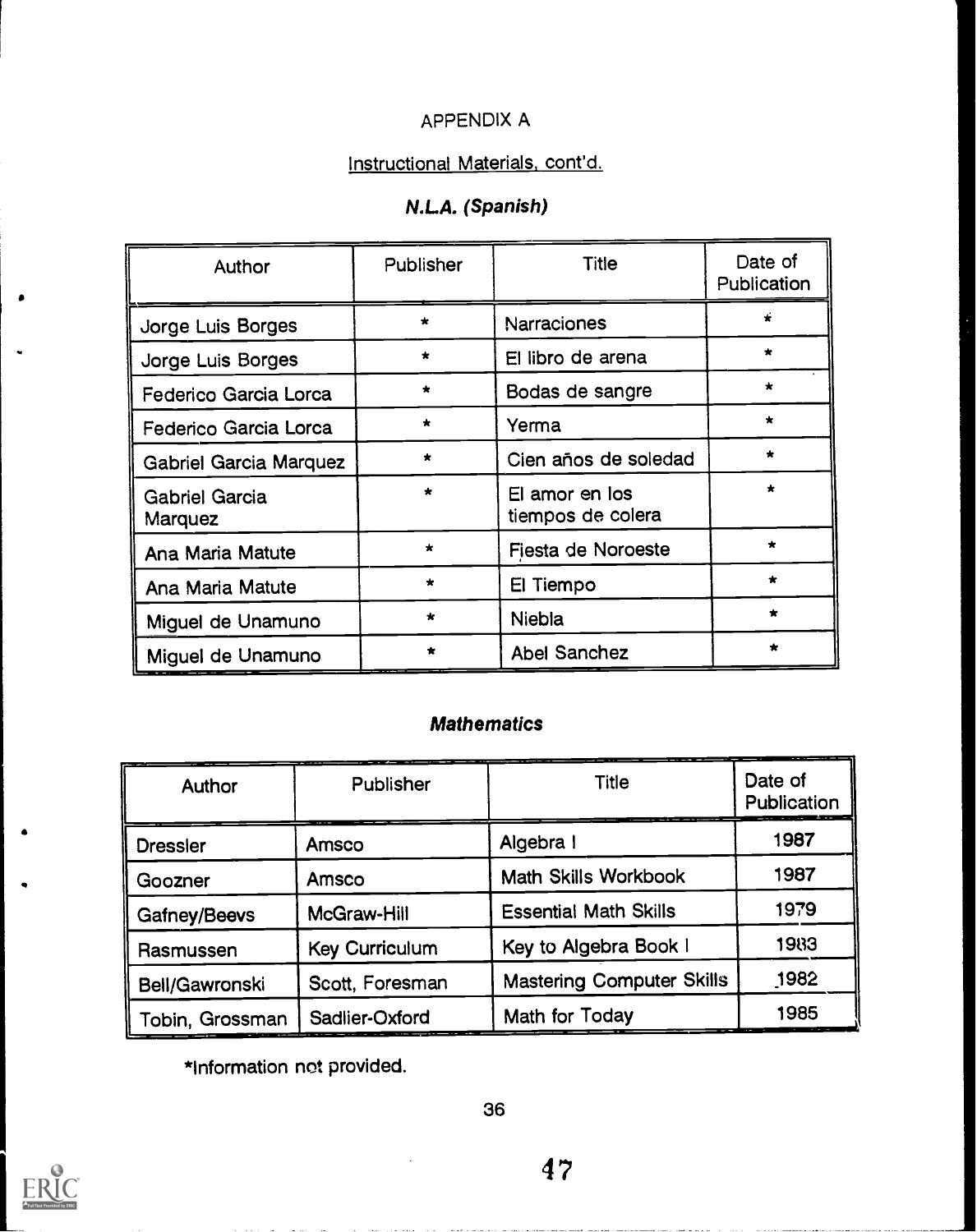# Instructional Materials, cont'd.

## Science

| Author         | Publisher     | Title                       | Date of<br>Publication |
|----------------|---------------|-----------------------------|------------------------|
| Charles Tanzer | Prentice-Hall | Biology & Human<br>Progress | 1986                   |

# Social Studies

| Author           | Publisher                    | Title                           | Date of<br>Publication |
|------------------|------------------------------|---------------------------------|------------------------|
| $\star$          | Kendall-Hunt                 | <b>National Issues</b><br>Forum | 1978                   |
| Mazour & Peoples | Harcourt-Brace<br>Jovanovich | Men and<br><b>Nations</b>       | 1975                   |

\*Information not provided.

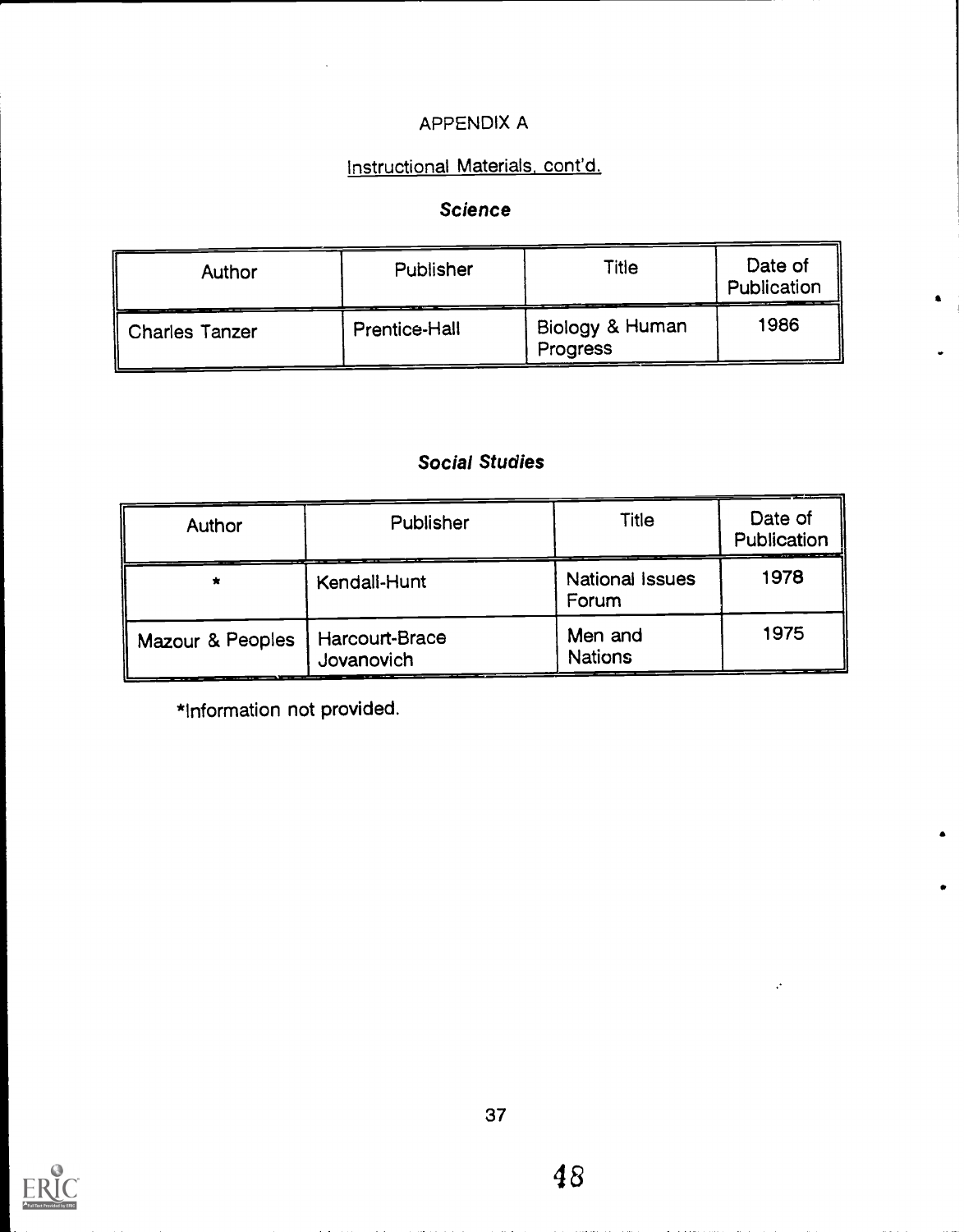#### APPENDIX B

# Class Schedules

### 9th Grade

| Days  | Period        | Subject                               |
|-------|---------------|---------------------------------------|
| $M-F$ |               | E.S.L. (intermediate)                 |
| $M-F$ | $\mathbf{2}$  | Global Studies (E.S.L.)               |
| $M-F$ | 3             | E.S.L. (intermediate)                 |
| $M-F$ | 4             | <b>Physical Education</b>             |
| $M-F$ | 5             | <b>Remedial Mathematics</b>           |
|       | N<br>C.<br>11 | - H                                   |
| $M-F$ | 7             | <b>Physical Science 2</b><br>(E.S.L.) |
| $M-F$ | 8             | Pre-sequential<br>Mathematics 2       |

10th Grade

| Days  | Period         | Subject                            |
|-------|----------------|------------------------------------|
| $M-F$ |                | Art Port 1                         |
| $M-F$ | $\overline{2}$ | Sequential<br><b>Mathematics 2</b> |
| $M-F$ | 3              | Tennis                             |
| $M-F$ | 4              | Biology 2 (Bilingual)              |
|       | N C H<br>U     |                                    |
| $M-F$ | 6              | <b>Global Studies 4</b><br>(E.S.L) |
| $M-F$ |                | E.S.L. (intermediate)              |
| $M-F$ | я              | E.S.L. (intermediate)              |



 $\bullet$ 

 $\bullet$ 

л